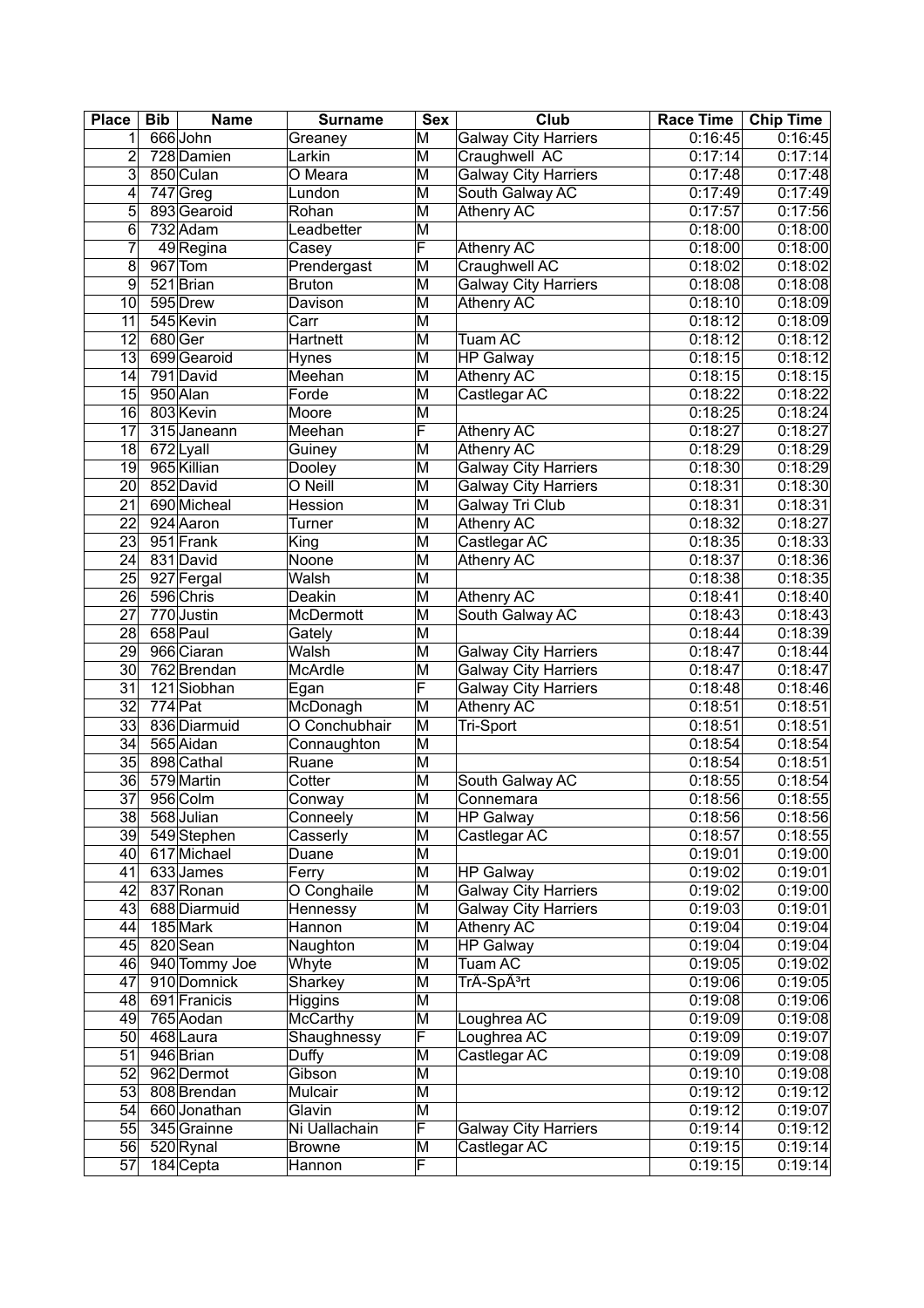| 58              | 783 Morgan  | McHugh             | M                       | Galway Tri Club               | 0:19:15 | 0:19:15 |
|-----------------|-------------|--------------------|-------------------------|-------------------------------|---------|---------|
| 59              | 819 Derek   | Naughton           | M                       | Tuam AC                       | 0:19:18 | 0:19:17 |
| 60              | 722 Michael | Kerrin             | $\overline{\mathsf{M}}$ | Maree AC                      | 0:19:19 | 0:19:19 |
| 61              | 527 Sean    | <b>Burke</b>       | M                       | Tuam AC                       | 0:19:21 | 0:19:18 |
| 62              | 717 Fergus  | Kelly              | $\overline{\mathsf{M}}$ | South Galway AC               | 0:19:22 | 0:19:21 |
| 63              | 872 Mike    | O' Mahony          | M                       | Craughwell AC                 | 0:19:24 | 0:19:22 |
| 64              | 624 David   | Evans              | M                       |                               | 0:19:24 | 0:19:24 |
| 65              | 528 Tiernan | <b>Burke</b>       | $\overline{\mathsf{M}}$ | Athenry AC                    | 0:19:25 | 0:19:25 |
| 66              | 513 Hubert  | <b>Brennan</b>     | M                       | Maree AC                      | 0:19:27 | 0:19:20 |
| 67              | 526 Padraic | <b>Burke</b>       | M                       | Tuam AC                       | 0:19:28 | 0:19:26 |
| 68              | 897 Brendan | Ruane              | $\overline{\mathsf{M}}$ |                               | 0:19:28 | 0:19:27 |
| 69              | 799 Brendan | Monaghan           | M                       | Tuam AC                       | 0:19:30 | 0:19:29 |
| 70              | 931 Michael | Walsh              | $\overline{\mathsf{M}}$ | Craughwell AC                 | 0:19:32 | 0:19:32 |
| 71              | 663 Conrad  | Golden             | M                       | Athenry AC                    | 0:19:34 | 0:19:34 |
| $\overline{72}$ | 775 Paul    | McDonagh           | $\overline{\mathsf{M}}$ | Maree AC                      | 0:19:38 | 0:19:38 |
| $\overline{73}$ | 862 Kenneth | $\overline{O}$ Dea | M                       | <b>Athenry AC</b>             | 0:19:41 | 0:19:38 |
|                 |             |                    | $\overline{\mathsf{M}}$ |                               | 0:19:41 |         |
| 74              | 843 Hugh    | O Donoghue         |                         | <b>Galway City Harriers</b>   |         | 0:19:39 |
| 75              | 638John     | Fitzpatrick        | M                       | Craughwell AC                 | 0:19:43 | 0:19:42 |
| 76              | 723 Mike    | Kerrins            | M                       | Loughrea AC                   | 0:19:45 | 0:19:41 |
| $\overline{77}$ | 674 Aidan   | Hanley             | $\overline{\mathsf{M}}$ | Galway Tri Club               | 0:19:45 | 0:19:45 |
| 78              | 637 David   | Fitzpatrick        | M                       |                               | 0:19:45 | 0:19:44 |
| 79              | 686 Jarlath | Hennelly           | $\overline{\mathsf{M}}$ |                               | 0:19:46 | 0:19:46 |
| 80              | 889Liam     | Rabbitt            | $\overline{\mathsf{M}}$ | Craughwell AC                 | 0:19:47 | 0:19:46 |
| 81              | 616 Colin   | Duane              | $\overline{\mathsf{M}}$ |                               | 0:19:48 | 0:19:47 |
| $\overline{82}$ | 710 Tomasz  | Kadzielawski       | $\overline{\mathsf{M}}$ | <b>Athenry AC</b>             | 0:19:50 | 0:19:49 |
| 83              | 27 Sinead   | <b>Brody</b>       | F                       | <b>Galway City Harriers</b>   | 0:19:51 | 0:19:49 |
| 84              | 868 Martin  | O' Hara            | $\overline{\mathsf{M}}$ | <b>Athenry AC</b>             | 0:19:53 | 0:19:52 |
| 85              | 142 Sinead  | Foran              | F                       | <b>Athenry AC</b>             | 0:19:55 | 0:19:53 |
| 86              | 871 Emmett  | O' Looney          | M                       |                               | 0:19:56 | 0:19:54 |
| $\overline{87}$ | 171 Colette | Glennon            | F                       |                               | 0:19:57 | 0:19:53 |
| 88              | 909 Fintan  | Shannon            | M                       |                               | 0:20:01 | 0:19:55 |
| 89              | 397 Sue     | Redmond            | F                       |                               | 0:20:02 | 0:20:00 |
| 90              | 922 Ryan    | Toner              | M                       | <b>Barnaderg Road Runners</b> | 0:20:03 | 0:20:02 |
| 91              | 716 Derek   | Kelly              | $\overline{\mathsf{M}}$ |                               | 0:20:05 | 0:20:03 |
| 92              | 773 Mark    | McDonagh           | M                       | <b>Galway City Harriers</b>   | 0:20:07 | 0:20:07 |
| 93              | $925$ Ben   | Vahey              | M                       | Craughwell AC                 | 0:20:08 | 0:20:07 |
| 94              | 530 Shane   | <b>Burns</b>       | M                       |                               | 0:20:12 | 0:20:10 |
| 95              | 887 David   | Quinn              | $\overline{\mathsf{M}}$ | Loughrea AC                   | 0:20:12 | 0:20:05 |
| 96              | 781 Martin  | McGrath            | M                       |                               | 0:20:14 | 0:20:06 |
| $\overline{97}$ | 635 Adrian  | Fitzmaurice        | $\overline{\mathsf{M}}$ | Athenry AC                    | 0:20:16 | 0:20:16 |
| 98              | 198 Niamh   | Hennelly           | F                       |                               | 0:20:16 | 0:20:13 |
| 99              | 636 John    | Fitzmaurice        | $\overline{\mathsf{M}}$ |                               | 0:20:19 | 0:20:16 |
| 100             | 866 Kevin   | O' Grady           | M                       | Maree AC                      | 0:20:20 | 0:20:20 |
| 101             | 904 Tomas   | Ryan               | M                       |                               | 0:20:20 | 0:19:55 |
| 102             | 667 Paul    | Greaney            | M                       |                               | 0:20:21 | 0:20:13 |
|                 | 930 Kieran  | Walsh              |                         |                               | 0:20:21 |         |
| 103             |             |                    | M                       |                               |         | 0:20:17 |
| 104             | 906 Austin  | Sammon             | M                       | Galway Tri Club               | 0:20:23 | 0:20:21 |
| 105             | 957 Mike    | Ward               | M                       |                               | 0:20:24 | 0:20:17 |
| 106             | 504 Michael | <b>Begley</b>      | M                       |                               | 0:20:25 | 0:20:23 |
| 107             | 766 Richard | McCarthy           | $\overline{\mathsf{M}}$ | Galway Tri Club               | 0:20:27 | 0:20:27 |
| 108             | 687 Bryan   | Hennelly           | M                       |                               | 0:20:30 | 0:20:22 |
| 109             | $923$ Ray   | Treacy             | $\overline{\mathsf{M}}$ | Athenry AC                    | 0:20:34 | 0:20:28 |
| 110             | 684 Paul    | Hegarty            | M                       | Athenry AC                    | 0:20:37 | 0:20:34 |
| 111             | 758 Vinny   | Martyn             | $\overline{\mathsf{M}}$ | South Galway AC               | 0:20:39 | 0:20:34 |
| 112             | 566 Kevin   | Connaughton        | $\overline{\mathsf{M}}$ |                               | 0:20:40 | 0:20:40 |
| 113             | 877 Paraic  | Oates              | M                       | <b>Galway City Harriers</b>   | 0:20:41 | 0:20:38 |
| 114             | 755 Declan  | Mahon              | $\overline{\mathsf{M}}$ | Predator Tri Club             | 0:20:41 | 0:20:38 |
| 115             | 788 Oisin   | McManus            | $\overline{\mathsf{M}}$ |                               | 0:20:42 | 0:20:37 |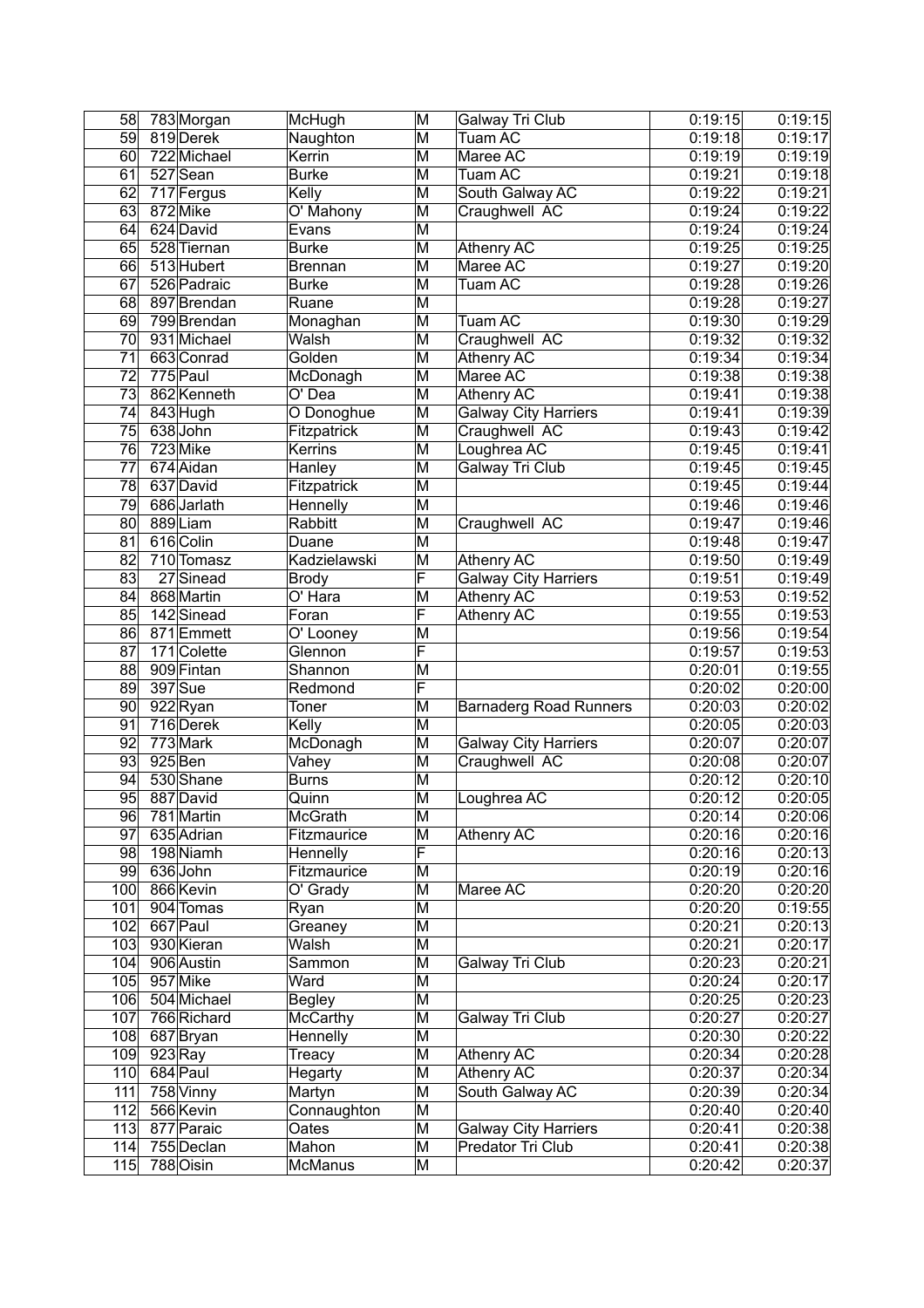| 116              |           | 854 Peter              | O Sullivan       | M                       | Craughwell AC                 | 0:20:43 | 0:20:23 |
|------------------|-----------|------------------------|------------------|-------------------------|-------------------------------|---------|---------|
| 117              | 860 lan   |                        | O' Connor        | M                       |                               | 0:20:46 | 0:20:41 |
| 118              |           | 314 Clodagh            | <b>McMorrow</b>  | F                       | <b>Finbarrs AC</b>            | 0:20:46 | 0:20:42 |
| 119              |           | 972Geoff               | Costello         | M                       |                               | 0:20:47 | 0:20:43 |
| 120              | $552$ Joe |                        | Clancy           | $\overline{\mathsf{M}}$ | Loughrea AC                   | 0:20:47 | 0:20:38 |
| 121              |           | 669 Colman             | Greene           | M                       | <b>Clare River Harriers</b>   | 0:20:48 | 0:20:29 |
| 122              |           | 748 James              | Lundon           | M                       | Athenry AC                    | 0:20:50 | 0:20:49 |
| $\overline{123}$ |           | 229 Edel               | Kelly            | F                       |                               | 0:20:54 | 0:20:49 |
| 124              |           | 588 Liam               | Curran           | M                       | Galway Tri Club               | 0:20:54 | 0:20:49 |
| $\overline{125}$ |           | 830 Damien             | Noonan           | M                       |                               | 0:20:55 | 0:20:55 |
| $\overline{126}$ |           | 589 Tony               | <b>Daley</b>     | $\overline{\mathsf{M}}$ | <b>Athenry AC</b>             | 0:20:56 | 0:20:56 |
| 127              |           | 789 Kevin              | McNama           | M                       | East Galway AC                | 0:20:58 | 0:20:45 |
| $\overline{128}$ |           | 734 Donal              | Leahy            | $\overline{\mathsf{M}}$ | <b>Athenry AC</b>             | 0:20:59 | 0:20:57 |
| 129              |           | 22 Maeve               | <b>Brassil</b>   | F                       | <b>Galway City Harriers</b>   | 0:21:02 | 0:20:54 |
| 130              |           | 928 Gabriel            | Walsh            | $\overline{\mathsf{M}}$ | Galway Tri Club               | 0:21:03 | 0:20:59 |
| 131              |           | 656 Brendan            | Galvin           | M                       |                               | 0:21:04 | 0:20:59 |
| 132              |           | 670John                |                  | $\overline{\mathsf{M}}$ | Athenry AC                    |         |         |
|                  |           |                        | Grimes           |                         |                               | 0:21:04 | 0:20:39 |
| $\overline{133}$ |           | 801 John               | Mongan           | M                       | <b>Tuam AC</b>                | 0:21:05 | 0:20:59 |
| 134              |           | 926 Tommy              | Varden           | M                       | Tuam AC                       | 0:21:05 | 0:20:59 |
| $\overline{135}$ | 888JP     |                        | Quinn            | $\overline{\mathsf{M}}$ | <b>Barnaderg Road Runners</b> | 0:21:06 | 0:21:01 |
| 136              |           | 642 Tomas              | Flanagan         | M                       | <b>Galway City Harriers</b>   | 0:21:06 | 0:20:57 |
| 137              |           | 470 Joanne             | O'Boyle          | F                       | <b>Galway City Harriers</b>   | 0:21:10 | 0:21:03 |
| 138              |           | 573 James              | Corbett          | $\overline{\mathsf{M}}$ | <b>Athenry AC</b>             | 0:21:14 | 0:21:13 |
| 139              |           | $253$ Orla             | Kilraine         | F                       | Loughrea AC                   | 0:21:15 | 0:21:13 |
| 140              |           | 720 Brendan            | Kennelly         | M                       | <b>Galway City Harriers</b>   | 0:21:17 | 0:21:15 |
| 141              |           | 859 Denis              | O' Connor        | $\overline{\mathsf{M}}$ |                               | 0:21:19 | 0:21:13 |
| $\overline{142}$ |           | 685 Alphonus           | Heneghan         | $\overline{\mathsf{M}}$ | Loughrea AC                   | 0:21:20 | 0:21:18 |
| $\overline{143}$ |           | 870 John               | O' Leary         | $\overline{\mathsf{M}}$ | <b>Athenry AC</b>             | 0:21:22 | 0:21:21 |
| 144              |           | 522 Alan               | <b>Burke</b>     | $\overline{\mathsf{M}}$ | <b>Athenry AC</b>             | 0:21:23 | 0:21:14 |
| $\overline{145}$ |           | 846 Brendan            | O Eochaigh       | $\overline{\mathsf{M}}$ |                               | 0:21:23 | 0:21:23 |
| 146              |           | 174 Imelda             | Gormally         | F                       | Galway City Harriers          | 0:21:24 | 0:21:20 |
| 147              |           | 559 Jonathan           | <b>Collins</b>   | M                       |                               | 0:21:25 | 0:21:15 |
| 148              |           | 654 Derek              | Gallagher        | M                       | Maree AC                      | 0:21:26 | 0:21:15 |
| 149              |           | 757 Ronan              | Mannion          | M                       |                               | 0:21:27 | 0:21:23 |
| 150              | 754 Jim   |                        | Maher            | M                       | <b>HP Galway</b>              | 0:21:27 | 0:21:26 |
| 151              | 620 Pat   |                        | Duggan           | $\overline{\mathsf{M}}$ |                               | 0:21:28 | 0:21:15 |
| 152              | 790 Pat   |                        | <b>McSweeney</b> | M                       | South Galway AC               | 0:21:28 | 0:21:23 |
| 153              |           | $\overline{74}$ Debbie | Corcoran         | F                       | Galway Tri Club               | 0:21:29 | 0:21:27 |
| 154              |           | 937 Bryan              | Weafer           | M                       |                               | 0:21:30 | 0:21:22 |
| 155              |           | 615 Aidan              | Doyle            | $\overline{\mathsf{M}}$ | Tuam AC                       | 0:21:31 | 0:21:27 |
| 156              |           | 769 Cathal             | McCormack        | $\overline{\mathsf{M}}$ |                               | 0:21:32 | 0:21:30 |
| 157              |           | 575 Declan             | Cormican         | M                       |                               | 0:21:32 | 0:21:21 |
| 158              |           | 880 Frank              | Power            | $\overline{\mathsf{M}}$ | South Galway AC               | 0:21:34 | 0:21:30 |
| 159              |           | 105 Fiona              | Donovan          | F                       | Galway Tri Club               | 0:21:35 | 0:21:32 |
| 160              |           | 665 Tony               | Gray             | M                       | Marathon Club Ireland         | 0:21:37 | 0:21:17 |
| 161              |           | 679 Stuart             | Harries          | M                       |                               | 0:21:39 | 0:21:27 |
| 162              |           | 920 Andrew             | Talbot           | M                       | <b>Clare River Harriers</b>   | 0:21:41 | 0:21:41 |
| 163              |           | 834 Eoghan             | O Ceallaigh      | M                       |                               | 0:21:42 | 0:21:30 |
| 164              |           | 964 Mike               | Crean            | M                       | <b>Galway City Harriers</b>   | 0:21:44 | 0:21:42 |
| 165              |           | 858 Cormac             | O' Connor        | M                       | <b>Galway City Harriers</b>   | 0:21:45 | 0:21:41 |
| 166              |           | 30 Michelle            | <b>Browne</b>    | F                       | <b>Galway City Harriers</b>   | 0:21:46 | 0:21:41 |
| 167              |           | 598 Peter              | Deegan           | $\overline{\mathsf{M}}$ |                               | 0:21:48 | 0:21:43 |
| 168              |           | 318 Ann Marie          | Miskell          | F                       | Tuam AC                       | 0:21:48 | 0:21:48 |
| 169              |           | 786 Anthony            | McMahon          | M                       |                               | 0:21:49 | 0:21:43 |
| 170              |           | 605 Aidan              | <b>Dillon</b>    | M                       | <b>HP Galway</b>              | 0:21:50 | 0:21:38 |
| 171              |           | 777 Darragh            | McDonagh         | M                       |                               | 0:21:51 | 0:21:50 |
| 172              |           | 594 Brian              | Davison          | M                       |                               | 0:21:52 | 0:21:36 |
| 173              |           | $701$ Paul             | <b>Hynes</b>     | M                       | Tuam AC                       | 0:21:52 | 0:21:51 |
|                  |           |                        |                  |                         |                               |         |         |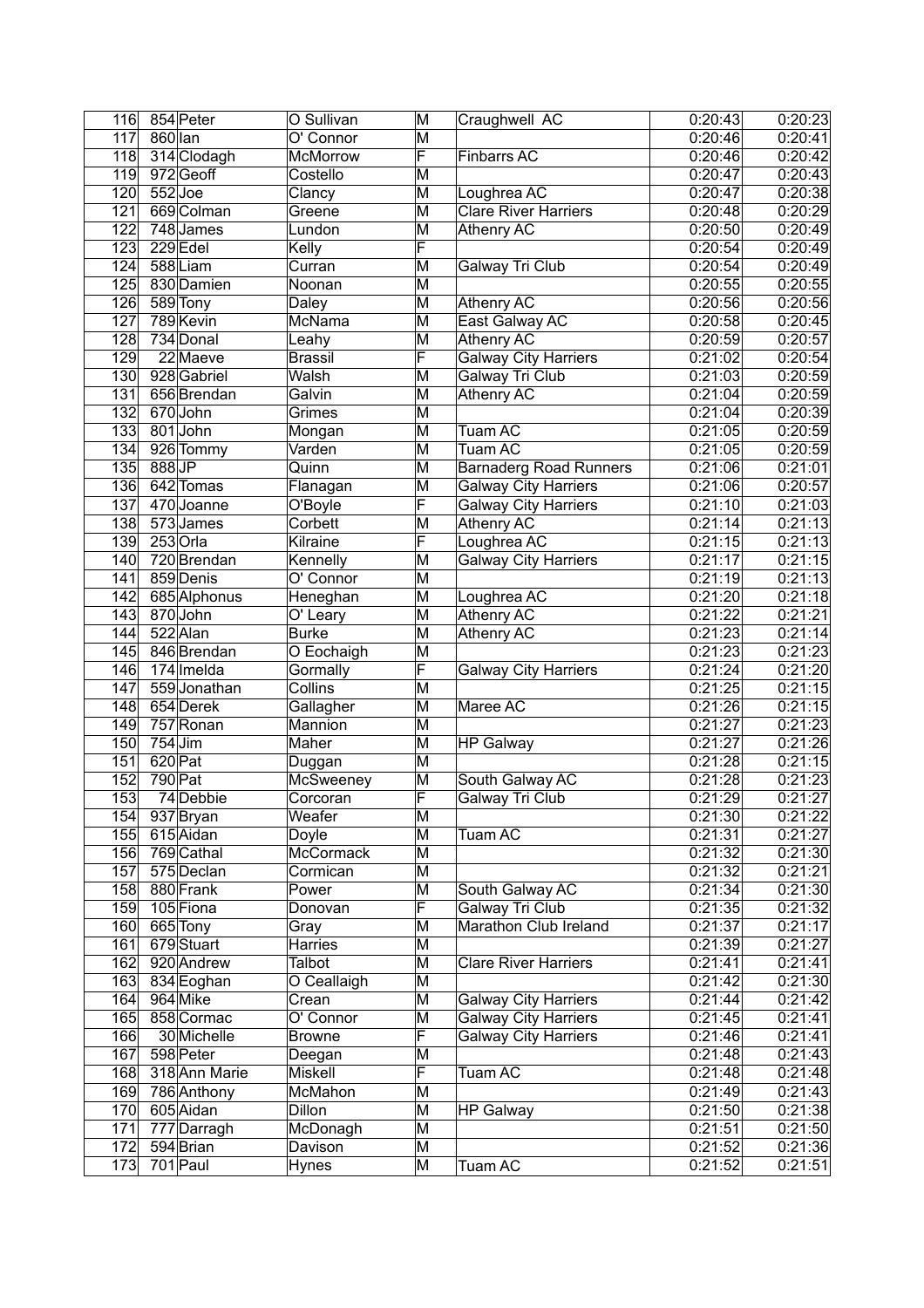| 174              |         | $701$ Paul      | <b>Hynes</b>          | M                       | Tuam AC                     | 0:21:52            | 0:21:52 |
|------------------|---------|-----------------|-----------------------|-------------------------|-----------------------------|--------------------|---------|
| 175              |         | 949 Shane       | Forde                 | $\overline{\mathsf{M}}$ | Castlegar AC                | 0:21:53            | 0:21:52 |
| 176              |         | 696 Paul        | Horan                 | $\overline{\mathsf{M}}$ | <b>Galway City Harriers</b> | 0:21:54            | 0:21:47 |
| $\overline{177}$ |         | 806 Mark        | Moran                 | M                       |                             | 0:21:54            | 0:21:50 |
| 178              |         | 538 Paul        | Canavan               | $\overline{\mathsf{M}}$ |                             | 0:21:56            | 0:21:48 |
| 179              |         | 785 Aidan       | McIntyre              | $\overline{\mathsf{M}}$ |                             | 0:21:57            | 0:21:57 |
| 180              |         | 102 Ciara       | Donnelly              | F                       |                             | 0:21:57            | 0:21:53 |
| 181              |         | 867 Kenneth     | $\overline{O'$ Hara   | $\overline{\mathsf{M}}$ | Athenry AC                  | 0:21:58            | 0:21:56 |
| 182              |         | 138 Niamh       | Flavin                | F                       | Craughwell AC               | 0:21:59            | 0:21:52 |
| 183              |         | 693 Keith       | Holland               | M                       | <b>HP Galway</b>            | 0:22:00            | 0:21:49 |
| 184              |         | 694 Mike        | Holland               | $\overline{\mathsf{M}}$ |                             | 0:22:01            | 0:21:49 |
| 185              |         | 512 Bryan       | <b>Brennan</b>        | M                       | South Galway AC             | 0:22:01            | 0:21:55 |
| 186              |         | 580 Joseph      | Coyle                 | M                       |                             | 0:22:01            | 0:21:56 |
| 187              |         | 653 Brian       | Gallagher             | M                       |                             | 0:22:02            | 0:21:55 |
| 188              |         | 856 Killian     | O' Brien              | $\overline{\mathsf{M}}$ | Castlegar AC                | 0:22:03            | 0:21:57 |
| 189              |         | 415Grace        | Shalloo               | F                       |                             | 0:22:03            | 0:21:58 |
| 190              |         | 797 Brian       | Moloney               | $\overline{\mathsf{M}}$ | South Galway AC             | 0:22:03            | 0:21:50 |
| 191              |         | 546 Gerry       | Carroll               | M                       |                             | 0:22:04            | 0:21:52 |
| 192              |         | 780 Andrew      | <b>McGhee</b>         | $\overline{\mathsf{M}}$ |                             | 0:22:04            | 0:22:03 |
| 193              |         | 847 Réamonn     | Ó Flatharta           | M                       |                             | 0:22:05            | 0:21:58 |
| 194              |         | 932 Paul        | Walsh                 | $\overline{\mathsf{M}}$ | <b>Galway City Harriers</b> | 0:22:05            | 0:21:48 |
| 195              |         | 851 Shane       | O Meara               | M                       |                             | 0:22:06            | 0:22:02 |
| 196              |         | 123 Jacinta     | Fahy                  | F                       |                             | 0:22:06            | 0:22:01 |
| 197              |         | 609 Gary        | Doherty               | $\overline{\mathsf{M}}$ | Athenry AC                  | 0:22:07            | 0:22:03 |
| 198              |         | 612 Gerard      | Donohue               | $\overline{\mathsf{M}}$ |                             | 0:22:07            | 0:21:51 |
| 199              |         | 539 Domhnall    | Canney                | $\overline{\mathsf{M}}$ |                             | 0:22:07            | 0:22:03 |
| 200              |         | 600 James       | Denash                | $\overline{\mathsf{M}}$ |                             | 0:22:09            | 0:22:03 |
| $\overline{201}$ |         | 804 Robert      | Moore                 | $\overline{\mathsf{M}}$ | <b>Galway Tri Club</b>      | 0:22:09            | 0:22:04 |
| 202              |         | 619 Declan John | Duggan                | $\overline{\mathsf{M}}$ | <b>Galway City Harriers</b> | 0:22:11            | 0:22:09 |
| $\overline{203}$ |         | 681 Colm        | Haugh                 | M                       | <b>HP Galway</b>            | 0:22:11            | 0:22:00 |
| 204              | 534 Pat |                 | Callanan              | $\overline{\mathsf{M}}$ | <b>Athenry AC</b>           | 0:22:12            | 0:21:59 |
| 205              |         | 969 John Joe    | Higgins               | M                       | Corofin AC                  | 0:22:12            | 0:22:08 |
| 206              |         | $782$ Nial      | <b>McGuiness</b>      | $\overline{\mathsf{M}}$ | South Galway AC             | 0:22:14            | 0:22:06 |
| 207              |         | 82 Yvonne       | Crotty                | F                       |                             | 0:22:15            | 0:22:09 |
| 208              |         | 614 Noel        | Downes                | M                       |                             | 0:22:18            | 0:22:06 |
| 209              |         | 523 Brian       | <b>Burke</b>          | $\overline{\mathsf{M}}$ | <b>Athenry AC</b>           | 0:22:19            | 0:22:12 |
| 210              |         | 646 Patrick     | Fleming               | M                       | <b>Tuam AC</b>              | 0:22:21            | 0:22:19 |
| $\overline{211}$ |         | $714$ Michael   | Keane                 | $\overline{\mathsf{M}}$ | Galway City Harriers        | 0:22:23            | 0:22:23 |
| 212              |         | 451 Emer        | Whyte                 | F                       | <b>Galway City Harriers</b> | 0:22:26            | 0:22:22 |
| $\overline{213}$ |         | 767 Mike        | McCartin              | $\overline{\mathsf{M}}$ | Craughwell AC               | 0:22:28            | 0:22:09 |
| 214              |         | 886 John        | Quinlivan             | M                       | Maree AC                    | 0:22:29            | 0:22:21 |
| 215              |         | 15Shauna        | <b>Bocquet</b>        | F                       | Craughwell AC               | 0:22:31            | 0:22:31 |
| 216              |         | 817 Wojciech    | Musial                | M                       |                             | 0:22:32            | 0:22:27 |
| 217              |         | 869 Tony        | O' Hare               | M                       |                             | 0:22:32            | 0:22:11 |
| 218              |         | 583 Shane       | Crisham               | M                       | Tuam AC                     | 0:22:33            | 0:22:21 |
| 219              |         | 935 Brian       | Waters                | M                       |                             | 0:22:34            | 0:22:26 |
| 220              |         | 800 Thomas      | Monaghan              | M                       |                             | 0:22:35            | 0:22:35 |
| 221              |         | 584 Alan        | Cronin                | M                       |                             | 0:22:36            | 0:22:19 |
| 222              |         | 460 Fiona       | Duggan                | F                       |                             | 0:22:36            | 0:22:34 |
| 223              |         | 900 Brendan     | Ryan                  | M                       |                             | 0:22:37            | 0:22:30 |
| 224              |         | 902 Declan      |                       | M                       |                             | 0:22:37            | 0:22:31 |
| 225              |         |                 | Ryan                  | F                       |                             | 0:22:38            |         |
|                  |         | 404 Mary        | Rohan                 | M                       | Athenry AC                  |                    | 0:22:28 |
| 226              |         | 570 Shane       | Conneely              |                         |                             | 0:22:39            | 0:22:27 |
| 227<br>228       |         | 651 Stephen     | Foy<br><b>Brennan</b> | M<br>M                  |                             | 0:22:41<br>0:22:43 | 0:22:13 |
|                  |         | 514 Liam        |                       | F                       |                             |                    | 0:22:23 |
| 229              |         | 224 Marie       | Keary                 |                         | Athenry AC                  | 0:22:44            | 0:22:17 |
| 230              |         | 863 Kevin       | O' Dea                | M                       | <b>Clare River Harriers</b> | 0:22:46            | 0:22:46 |
| 231              |         | 550 Trevor      | Casserly              | M                       |                             | 0:22:47            | 0:22:17 |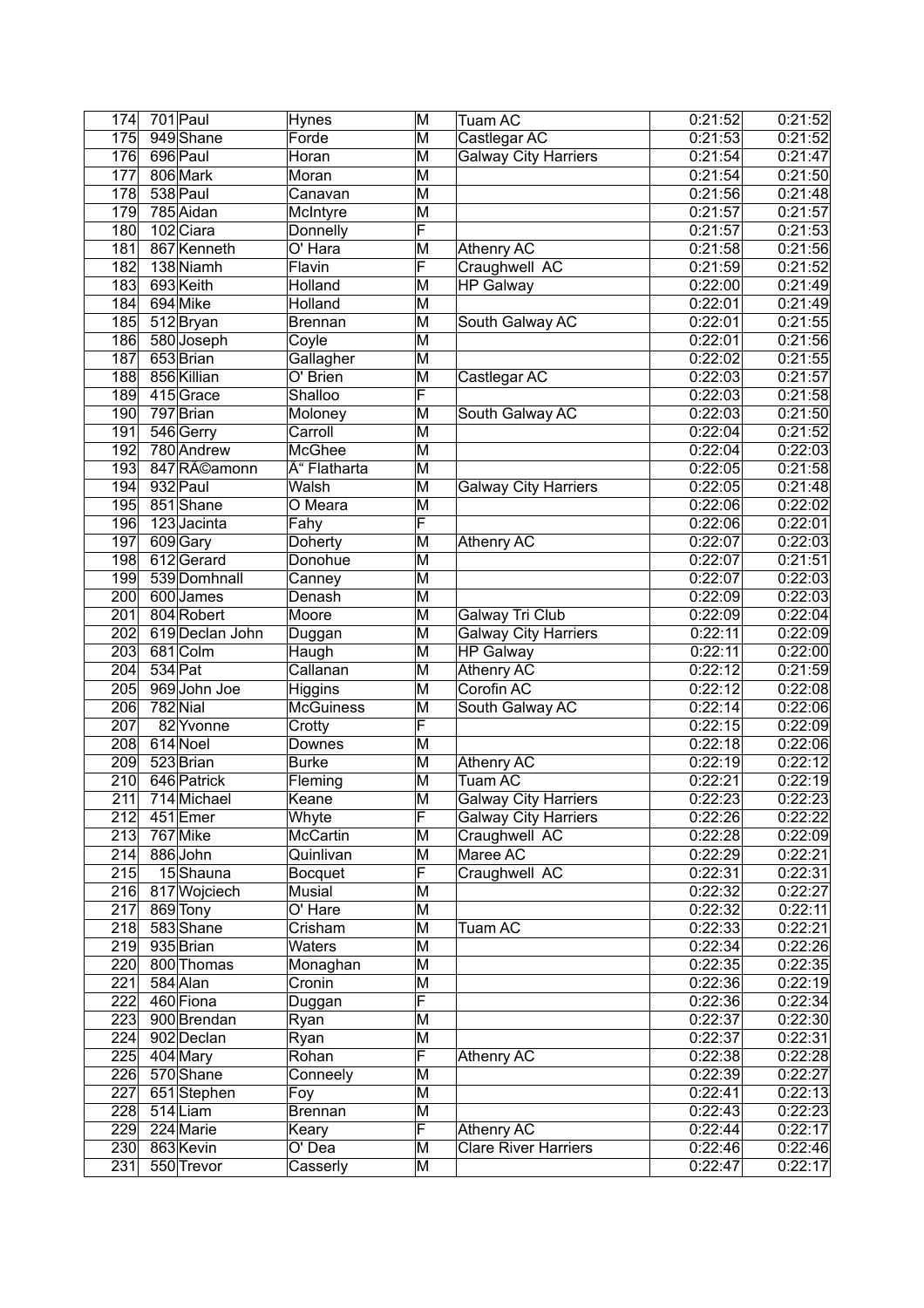| 232              |          | 953 Ronan               | <b>McNulty</b> | M                       | Castlegar AC                  | 0:22:47 | 0:22:21 |
|------------------|----------|-------------------------|----------------|-------------------------|-------------------------------|---------|---------|
| 233              |          | $795$ Tom               | Mitchell       | $\overline{\mathsf{M}}$ | Craughwell AC                 | 0:22:47 | 0:22:23 |
| 234              |          | 639 Mark                | Flaherty       | $\overline{\mathsf{M}}$ |                               | 0:22:48 | 0:22:38 |
| 235              |          | 200 Anne M.             | Hession        | F                       |                               | 0:22:50 | 0:22:43 |
| 236              | 829 Tod  |                         | Nolan          | $\overline{\mathsf{M}}$ | <b>Barnaderg Road Runners</b> | 0:22:51 | 0:22:43 |
| 237              |          | 853 Sean                | O Raghallaigh  | $\overline{\mathsf{M}}$ |                               | 0:22:51 | 0:22:36 |
| 238              |          | 821 Jonathan            | <b>Nestor</b>  | $\overline{\mathsf{M}}$ |                               | 0:22:51 | 0:22:23 |
| 239              |          | 848 Denis               | O Gorman       | $\overline{\mathsf{M}}$ | Tuam AC                       | 0:22:51 | 0:22:23 |
| 240              |          | 334 Michelle            | Murphy         | F                       |                               | 0:22:52 | 0:22:52 |
| 241              |          | 640 Patrick             | Flaherty       | $\overline{\mathsf{M}}$ | <b>HP Galway</b>              | 0:22:53 | 0:22:40 |
| 242              |          | 577 Nick                | Cosgrave       | $\overline{\mathsf{M}}$ |                               | 0:22:53 | 0:22:38 |
| 243              |          | 112 Maria               | Duddy          | F                       | Galway City Harriers          | 0:22:53 | 0:22:45 |
| 244              |          | 60Jean                  | Coleman        | F                       | Tuam AC                       | 0:22:54 | 0:22:45 |
| 245              |          | 894 Trevor              | Rowland        | M                       | <b>Galway Tri Club</b>        | 0:22:55 | 0:22:34 |
| 246              |          | 664 Noel                |                | $\overline{\mathsf{M}}$ |                               | 0:22:55 | 0:22:51 |
|                  |          |                         | Gorman         |                         | Craughwell AC                 |         |         |
| 247              |          | 668 Russell             | Greaney        | M                       |                               | 0:22:56 | 0:22:45 |
| 248              |          | 551 Brian               | Clancy         | $\overline{\mathsf{M}}$ | <b>Galway Tri Club</b>        | 0:22:58 | 0:22:54 |
| 249              |          | 137 Sinead              | Flannery       | F                       | Galway City Harriers          | 0:22:59 | 0:22:55 |
| 250              |          | 81 Lorraine             | Cronnolly      | F                       |                               | 0:22:59 | 0:22:54 |
| 251              |          | 139 Elaine              | Fleming        | F                       | Tuam AC                       | 0:23:00 | 0:22:56 |
| 252              |          | 537 Eanna               | Canavan        | M                       | Tuam AC                       | 0:23:00 | 0:22:44 |
| 253              |          | 62 Abigail              | Colleran       | F                       | <b>Galway City Harriers</b>   | 0:23:04 | 0:22:53 |
| 254              |          | 968 Neville             | <b>Hynes</b>   | $\overline{\mathsf{M}}$ |                               | 0:23:05 | 0:22:55 |
| 255              |          | 206 Amanda              | Horan          | F                       | South Galway AC               | 0:23:05 | 0:23:01 |
| 256              |          | 718 Jason               | Kelly          | $\overline{\mathsf{M}}$ | <b>Galway City Harriers</b>   | 0:23:06 | 0:23:02 |
| 257              |          | 79Geraldine             | Cronnelly      | F                       | Athenry AC                    | 0:23:06 | 0:23:00 |
| 258              |          | 587 Patrick             | Crowley        | $\overline{\mathsf{M}}$ |                               | 0:23:06 | 0:22:57 |
| 259              |          | 510 Tomas               | <b>Boyle</b>   | M                       |                               | 0:23:07 | 0:23:03 |
| 260              |          | 759 Laurik              | <b>Mattieu</b> | $\overline{\mathsf{M}}$ |                               | 0:23:07 | 0:22:51 |
| 261              |          | 35 Chris                | <b>Burke</b>   | F                       |                               | 0:23:08 | 0:23:04 |
| 262              |          | 585 Thomas              | Crowe          | M                       |                               | 0:23:08 | 0:22:57 |
| 263              |          | 535 Mark                | Campbell       | M                       |                               | 0:23:08 | 0:23:03 |
| 264              |          | 936 Damien              | <b>Watts</b>   | $\overline{\mathsf{M}}$ |                               | 0:23:11 | 0:22:55 |
| 265              |          | 237 Denise              | Kennedy        | F                       | Galway Tri Club               | 0:23:13 | 0:22:53 |
| 266              |          | 316 Maura               | Meenaghan      | F                       | Tuam AC                       | 0:23:17 | 0:23:09 |
| $\overline{267}$ |          | 792 Mark                | <b>Mills</b>   | M                       |                               | 0:23:17 | 0:22:59 |
| 268              |          | 676 Paul                | Hanniffy       | M                       |                               | 0:23:18 | 0:23:07 |
| 269              |          | 288 Sinead              | Martin         | $\overline{\mathsf{F}}$ |                               | 0:23:18 | 0:22:55 |
| 270              |          | 689 Gearoid             | Hennessy       | M                       | <b>Athenry AC</b>             | 0:23:19 | 0:23:09 |
| 271              | $532$ AI |                         | Callanan       | $\overline{\mathsf{M}}$ |                               | 0:23:20 | 0:23:05 |
|                  |          |                         |                |                         | Craughwell AC                 |         |         |
| 272              | 698Joe   |                         | Hyland         | M                       |                               | 0:23:20 | 0:23:14 |
| 273              |          | 590 Niall               | Daly           | $\overline{\mathsf{M}}$ | <b>Galway City Harriers</b>   | 0:23:21 | 0:23:10 |
| 274              |          | 939 Eoin                | White          | M                       |                               | 0:23:22 | 0:22:54 |
| 275              |          | 602 William             | Dervan         | M                       |                               | 0:23:22 | 0:22:57 |
| 276              |          | 628 Noel                | Fahy           | M                       | South Galway AC               | 0:23:23 | 0:23:10 |
| 277              |          | 677 David               | Hardiman       | M                       |                               | 0:23:26 | 0:23:21 |
| 278              |          | 919Mike                 | Stapleton      | M                       | Loughrea AC                   | 0:23:29 | 0:23:06 |
| 279              |          | 704 Trevor              | Jennings       | M                       |                               | 0:23:30 | 0:23:19 |
| 280              |          | 875Liam                 | O' Shaughnessy | M                       |                               | 0:23:30 | 0:23:13 |
| 281              |          | 838 Eoin                | Ó Conghaile    | M                       | <b>HP Galway</b>              | 0:23:33 | 0:23:19 |
| 282              |          | 805 David               | Moran          | M                       |                               | 0:23:34 | 0:23:26 |
| 283              |          | 741 Martin              | Lennon         | M                       | East Galway AC                | 0:23:36 | 0:23:21 |
| 284              |          | 190 Irene               | Headd          | F                       | South Galway AC               | 0:23:37 | 0:23:25 |
| 285              |          | 222 Catherine           | Keane Murphy   | F                       | <b>Galway City Harriers</b>   | 0:23:37 | 0:23:29 |
| 286              |          | 560 Karol               | Collins        | M                       |                               | 0:23:37 | 0:23:37 |
| 287              |          | 358 Emer                | O Mahony       | F                       |                               | 0:23:38 | 0:23:31 |
| 288              |          | $264$ M $\tilde{A}$ ire | Leader         | F                       | Athenry AC                    | 0:23:38 | 0:23:27 |
| 289              |          | 269 Chloe               | Lemahieu       | F                       |                               | 0:23:40 | 0:23:26 |
|                  |          |                         |                |                         |                               |         |         |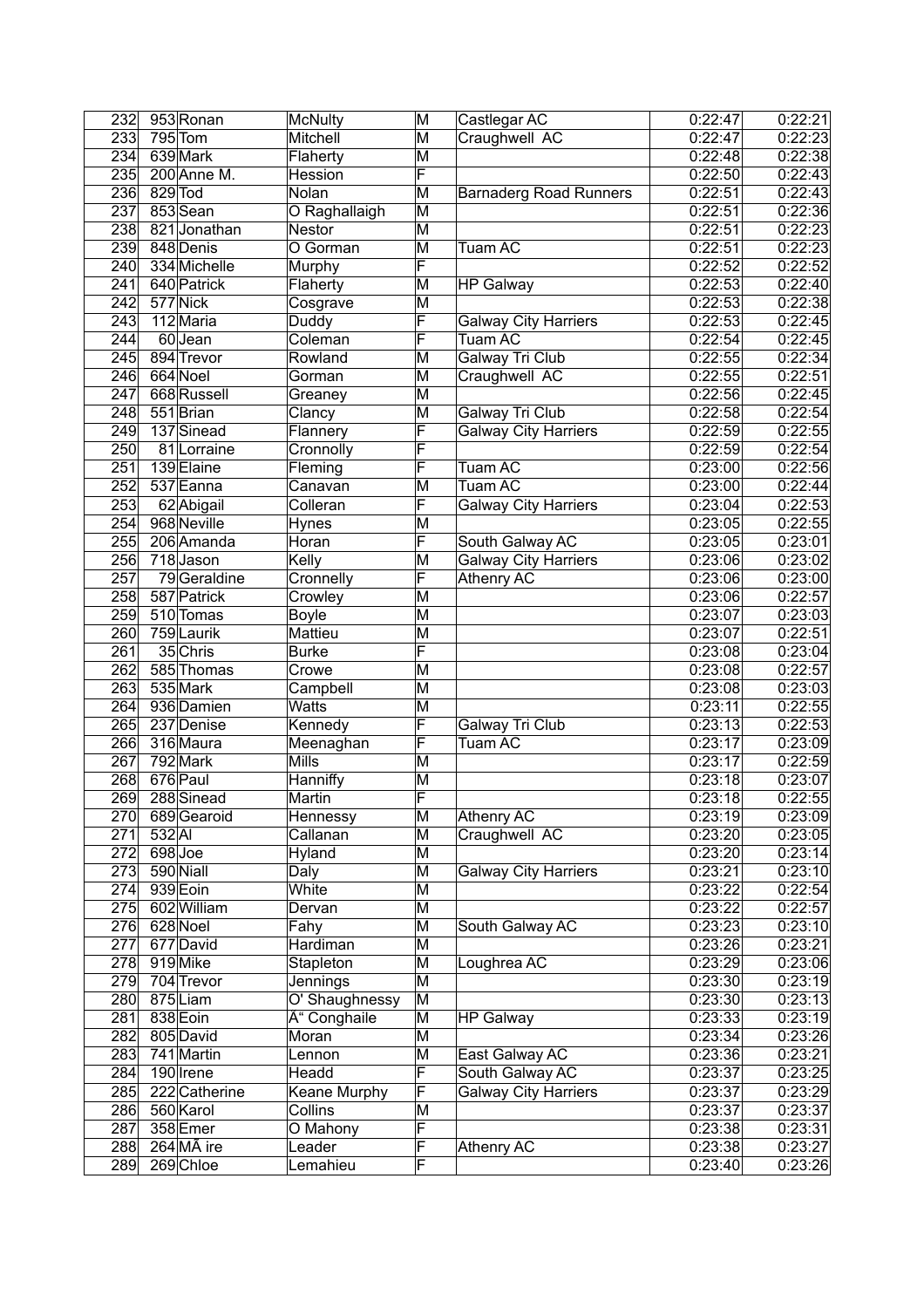| 290              | 265 Esther    | Leahy                       | F                       | Athenry AC                  | 0:23:41 | 0:23:35 |
|------------------|---------------|-----------------------------|-------------------------|-----------------------------|---------|---------|
| 291              | 67 Nicola     | Condon                      | F                       | <b>Athenry AC</b>           | 0:23:41 | 0:23:30 |
| 292              | 276 Anne      | Lyng                        | F                       | <b>Athenry AC</b>           | 0:23:42 | 0:23:31 |
| 293              | 768 Robert    | McConkey                    | M                       |                             | 0:23:42 | 0:23:29 |
| 294              | 213 Bridget   | Jacobsen                    | F                       | <b>Galway City Harriers</b> | 0:23:43 | 0:23:38 |
| 295              | 626 Gordon    | Fahy                        | $\overline{\mathsf{M}}$ |                             | 0:23:43 | 0:23:26 |
| 296              | 721 Martin    | Kenny                       | $\overline{\mathsf{M}}$ | <b>Tuam AC</b>              | 0:23:43 | 0:23:25 |
| 297              | 627 John      | $\overline{\mathsf{F}}$ ahy | $\overline{\mathsf{M}}$ |                             | 0:23:44 | 0:23:43 |
| 298              | 958 Francis   | Finucane                    | $\overline{\mathsf{M}}$ |                             | 0:23:46 | 0:23:20 |
| 299              | 934 Mirko     | Warnke                      | $\overline{\mathsf{M}}$ | Marathon Club Ireland       | 0:23:46 | 0:23:38 |
|                  |               |                             | $\overline{\mathsf{M}}$ |                             |         |         |
| 300              | 738 Barry     | Leenane                     |                         |                             | 0:23:46 | 0:23:40 |
| 301              | 873Garry      | O' Malley                   | M                       | Loughrea AC                 | 0:23:46 | 0:23:35 |
| 302              | 554 Gerard    | Clery                       | M                       | <b>Predator Tri Club</b>    | 0:23:47 | 0:23:43 |
| 303              | 379 Claire    | O' Sullivan                 | F                       |                             | 0:23:47 | 0:23:28 |
| 304              | 503 Tj        | <b>Beatty</b>               | $\overline{\mathsf{M}}$ | Loughrea AC                 | 0:23:51 | 0:23:43 |
| 305              | 324 Hilary    | Moloney                     | F                       | Tuam AC                     | 0:23:51 | 0:23:47 |
| 306              | 705 Conor     | <b>Jennings</b>             | M                       |                             | 0:23:51 | 0:23:37 |
| 307              | 683 Michael   | Healy                       | M                       | <b>Clare River Harriers</b> | 0:23:52 | 0:23:39 |
| 308              | 963 Declan    | Varley                      | M                       |                             | 0:23:54 | 0:23:48 |
| 309              | 543 Michael   | Carey                       | M                       |                             | 0:23:54 | 0:23:20 |
| 310              | 278 Fiona     | Lyons                       | F                       | Galway Tri Club             | 0:23:54 | 0:23:50 |
| 311              | 842 Pat       | O Donnell                   | $\overline{\mathsf{M}}$ |                             | 0:23:56 | 0:23:34 |
| $\overline{312}$ | 194 Josephine | <b>Heffernan</b>            | F                       |                             | 0:23:57 | 0:23:55 |
| $\overline{313}$ | 199 Joanne    | Henry                       | F                       | Run Kinvara                 | 0:23:57 | 0:23:40 |
| 314              | 611 Fergus    | <b>Donnellan</b>            | $\overline{\mathsf{M}}$ | <b>HP Galway</b>            | 0:23:57 | 0:23:33 |
| 315              | 245 Joanna    | Kiely                       | F                       | Tuam AC                     | 0:23:58 | 0:23:54 |
| 316              | 818 Frankie   |                             | $\overline{\mathsf{M}}$ |                             | 0:23:59 | 0:23:58 |
|                  |               | <b>Nally</b>                |                         |                             |         |         |
| $\overline{317}$ | 645 John      | Flattery                    | M                       |                             | 0:24:01 | 0:23:46 |
| 318              | 864 Brian     | O' Donnell                  | M                       | <b>Athenry AC</b>           | 0:24:01 | 0:23:37 |
| 319              | 6 Aishling    | <b>Barrett</b>              | F                       | <b>Athenry AC</b>           | 0:24:03 | 0:24:01 |
| 320              | 752 Philip    | Magnier                     | M                       | <b>Athenry AC</b>           | 0:24:04 | 0:23:59 |
| 321              | 132 Olivia    | Fitzpatrick                 | F                       | <b>Tuam AC</b>              | 0:24:05 | 0:24:01 |
| 322              | 461 Gerardine | <b>Nally</b>                | F                       | Castlegar AC                | 0:24:08 | 0:23:52 |
| 323              | 271 Gearoidin | Leonard                     | F                       |                             | 0:24:09 | 0:23:53 |
| 324              | 248 Linda     | Kilkelly                    | F                       |                             | 0:24:10 | 0:24:01 |
| 325              | 17 Catherine  | <b>Bourke</b>               | F                       | Maree AC                    | 0:24:10 | 0:24:04 |
| 326              | 891John       | Reddington                  | M                       | Loughrea AC                 | 0:24:11 | 0:24:00 |
| 327              | 648 Patrick   | Foley                       | $\overline{\mathsf{M}}$ | Predator Tri Club           | 0:24:11 | 0:24:01 |
| 328              | 502 Darragh   | <b>Bailey</b>               | M                       | <b>HP Galway</b>            | 0:24:11 | 0:23:59 |
| 329              | 150Lorna      | Freeman                     | $\overline{\mathsf{F}}$ | Athenry AC                  | 0:24:13 | 0:23:58 |
| 330              | $753$ Tom     | Maguire                     | $\overline{\mathsf{M}}$ |                             | 0:24:14 | 0:23:51 |
| 331              | 292 Marie     | <b>McCarthy</b>             | F                       | Athenry AC                  | 0:24:16 | 0:24:04 |
| 332              | 941 Ronan     | Wood                        | M                       |                             | 0:24:16 | 0:23:52 |
| 333              | $371$ Jean    | $\overline{O}$ Grady        | F                       |                             | 0:24:17 | 0:24:08 |
| 334              | 729 Gary      | Larkin                      | M                       |                             | 0:24:18 | 0:24:18 |
| 335              | $134$ Ruth    | Flaherty                    | F                       |                             | 0:24:18 | 0:24:14 |
|                  |               |                             | F                       |                             |         | 0:24:14 |
| 336              | 187 Deirdre   | Hardiman                    |                         |                             | 0:24:19 |         |
| 337              | $3$ Lisa      | Allen                       | F                       |                             | 0:24:20 | 0:24:15 |
| 338              | 970 Frank     | Dunleavy                    | M                       |                             | 0:24:21 | 0:24:12 |
| 339              | 647 Gerry     | Fogarty                     | M                       | Maree AC                    | 0:24:23 | 0:24:14 |
| 340              | 241 Sinead    | Keogh                       | F                       | Athenry AC                  | 0:24:23 | 0:24:00 |
| 341              | 304 Linda     | <b>McGuinness</b>           | $\overline{\mathsf{F}}$ |                             | 0:24:23 | 0:24:10 |
| 342              | 629 Tadhg     | Fahy                        | M                       | Loughrea AC                 | 0:24:24 | 0:24:12 |
| 343              | 727 Justin    | Lane                        | М                       | Tuam AC                     | 0:24:24 | 0:24:24 |
| 344              | 675 Declan    | Hanniffy                    | M                       |                             | 0:24:24 | 0:24:21 |
| 345              | 603 Kevin     | Devane                      | $\overline{\mathsf{M}}$ | Athenry AC                  | 0:24:25 | 0:24:17 |
| 346              | $959$ Eric    | Costelloe                   | $\overline{\mathsf{M}}$ |                             | 0:24:26 | 0:24:05 |
| 347              | 96 Aine       | Dillon                      | $\overline{\mathsf{F}}$ | South Galway AC             | 0:24:30 | 0:24:27 |
|                  |               |                             |                         |                             |         |         |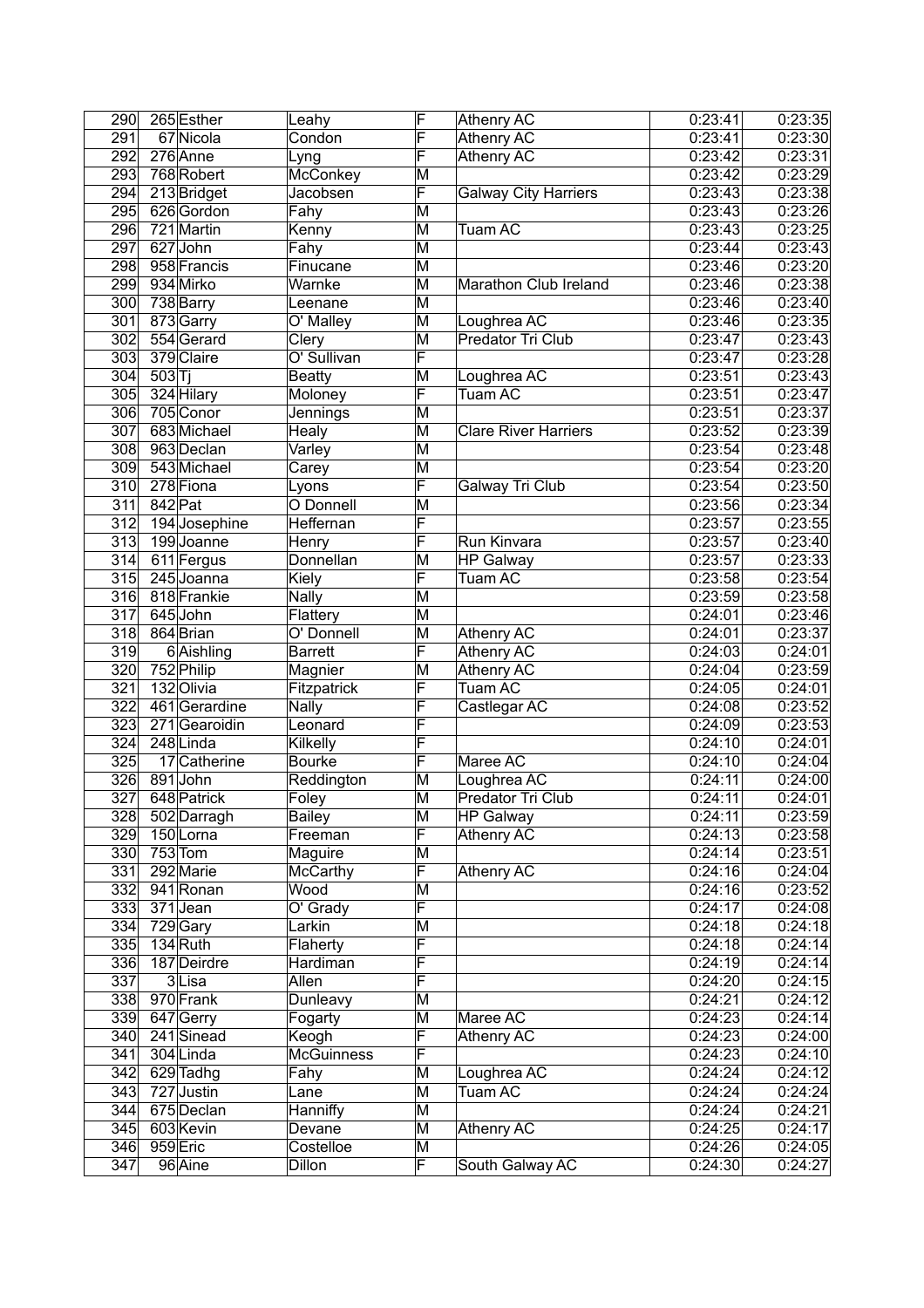| 348              | 131 Fiona Patricia | Fitzgerald      | F                       | <b>Galway City Harriers</b>   | 0:24:30 | 0:24:27 |
|------------------|--------------------|-----------------|-------------------------|-------------------------------|---------|---------|
| 349              | 561 Kieran         | Conboy          | M                       |                               | 0:24:30 | 0:24:30 |
| 350              | 166 Aideen         | Gilchrist       | F                       |                               | 0:24:31 | 0:24:07 |
| 351              | 170 Cara           | Gleeson         | F                       | Galway Tri Club               | 0:24:31 | 0:24:27 |
| 352              | 650 Martin         | Fortune         | $\overline{\mathsf{M}}$ |                               | 0:24:31 | 0:24:07 |
| 353              | 124 Carmel         | Fallon          | F                       |                               | 0:24:31 | 0:24:29 |
| 354              | 542 William        | Cannon          | M                       | Craughwell AC                 | 0:24:32 | 0:24:27 |
| 355              | 291 Maeve          | McCafferty      | F                       |                               | 0:24:33 | 0:24:16 |
|                  |                    |                 |                         |                               |         |         |
| 356              | 712 Mark           | Keane           | M                       | East Galway AC                | 0:24:35 | 0:24:21 |
| 357              | 377 Niamh          | O' Regan        | F                       | <b>Galway City Harriers</b>   | 0:24:35 | 0:24:27 |
| 358              | 350 Therese        | Noone           | F                       | <b>Athenry AC</b>             | 0:24:35 | 0:24:32 |
| 359              | 760 Colm           | McAllen         | M                       | Craughwell AC                 | 0:24:36 | 0:24:32 |
| 360              | 282 Pamela         | Mahony          | F                       | <b>Barnaderg Road Runners</b> | 0:24:36 | 0:24:20 |
| 361              | 630 Tony           | Fahy            | M                       | <b>Galway City Harriers</b>   | 0:24:43 | 0:24:24 |
| 362              | 631 Derek          | Fanning         | M                       | <b>Tuam AC</b>                | 0:24:47 | 0:24:28 |
| 363              | 458 Anne-Marie     | Wwalsh          | F                       |                               | 0:24:47 | 0:24:25 |
| 364              | 211 Maeve          | <b>Hynes</b>    | F                       |                               | 0:24:49 | 0:24:28 |
| 365              | 971William         | Geraghty        | M                       |                               | 0:24:50 | 0:24:33 |
| 366              | 43 Brighid         | Cannon          | F                       | <b>Athenry AC</b>             | 0:24:52 | 0:24:42 |
| 367              | 250 Aisling        | Killilea        | F                       |                               | 0:24:52 | 0:24:28 |
| 368              | 437 Avril          | Tully           | F                       |                               | 0:24:53 | 0:24:47 |
|                  |                    |                 |                         |                               |         |         |
| 369              | 322 Petrina        | <b>Mitchell</b> | F                       |                               | 0:24:54 | 0:24:38 |
| 370              | 401 Siobhan        | Reynolds        | F                       | <b>Tuam AC</b>                | 0:24:55 | 0:24:39 |
| $\overline{371}$ | 903 Philip         | Ryan            | M                       |                               | 0:24:56 | 0:24:30 |
| 372              | 657 Vincent        | Garvey          | $\overline{\mathsf{M}}$ | <b>HP Galway</b>              | 0:24:59 | 0:24:36 |
| 373              | 740 Sylvester      | Lenihan         | $\overline{\mathsf{M}}$ |                               | 0:25:02 | 0:24:44 |
| 374              | 533 Enda           | Callanan        | M                       | Loughrea AC                   | 0:25:03 | 0:24:52 |
| $\overline{375}$ | 86 Noreen          | Cullinan        | F                       |                               | 0:25:03 | 0:24:58 |
| 376              | 466 Grainne        | Ni Fhatharta    | F                       | <b>Galway City Harriers</b>   | 0:25:05 | 0:24:59 |
| $\overline{377}$ | 29 Marie           | <b>Browne</b>   | F                       |                               | 0:25:07 | 0:24:58 |
| 378              | 258 Michelle       | Kyne            | F                       |                               | 0:25:10 | 0:24:52 |
| 379              | 260 Donna          | Lane            | F                       | Athenry AC                    | 0:25:10 | 0:25:03 |
| 380              | 807 Paul           | Moran           | M                       |                               | 0:25:11 | 0:24:46 |
| 381              | 80 Marie           | Cronnelly       | F                       | Athenry AC                    | 0:25:11 | 0:25:05 |
| 382              | 33 Emily           | <b>Bruton</b>   | F                       |                               | 0:25:12 | 0:25:08 |
|                  |                    |                 |                         |                               |         |         |
| 383              | 810 John           | <b>Mullins</b>  | M                       |                               | 0:25:15 | 0:24:56 |
| 384              | $76$ Ann           | Cormican        | F                       | <b>Galway City Harriers</b>   | 0:25:16 | 0:25:06 |
| 385              | 78 Thomasina       | Coyle           | $\overline{\mathsf{F}}$ | <b>HP Galway</b>              | 0:25:17 | 0:25:13 |
| 386              | $274$ Joan         | Long            | F                       |                               | 0:25:19 | 0:25:14 |
| 387              | 798 Gearoid        | Moloney         | $\overline{\mathsf{M}}$ |                               | 0:25:19 | 0:24:53 |
| 388              | 525 Martin         | <b>Burke</b>    | M                       |                               | 0:25:20 | 0:25:05 |
| 389              | 293 Niamh          | McCarthy        | F                       |                               | 0:25:21 | 0:25:06 |
| 390              | $707$ Tony         | Jordan          | M                       | Maree AC                      | 0:25:22 | 0:25:09 |
| 391              | 162 Brenda         | Gavin           | F                       | <b>Galway City Harriers</b>   | 0:25:22 | 0:25:13 |
| 392              | 235 Sheila         | Kelly           | F                       | <b>Athenry AC</b>             | 0:25:22 | 0:25:04 |
| 393              | 865 David          | O' Flaherty     | M                       | <b>HP Galway</b>              | 0:25:23 | 0:25:12 |
| 394              | 68 Elaine          | Conmy           | F                       |                               | 0:25:24 | 0:25:10 |
| 395              | 776 Thomas         | McDonagh        | M                       |                               | 0:25:25 | 0:25:00 |
| 396              | 581 Padhraig       | Coyne           | M                       |                               | 0:25:28 | 0:25:23 |
| 397              |                    |                 |                         |                               | 0:25:28 |         |
|                  | 921 Chris          | Talbot          | M<br>F                  |                               |         | 0:25:09 |
| 398              | $233$ Orla         | Kelly           |                         |                               | 0:25:28 | 0:25:09 |
| 399              | 899 Roger          | Rushe           | M                       | Tuam AC                       | 0:25:31 | 0:25:31 |
| 400              | 90 Laura           | Darby           | F                       | Galway Tri Club               | 0:25:35 | 0:25:30 |
| 401              | $217$ Edel         | Kavanagh        | $\overline{\mathsf{F}}$ | Craughwell AC                 | 0:25:37 | 0:25:31 |
| 402              | 88 Margaret        | Cunningham      | F                       |                               | 0:25:37 | 0:25:28 |
| 403              | 389 Christina      | Quinn           | $\overline{\mathsf{F}}$ |                               | 0:25:38 | 0:25:32 |
| 404              | 825 Enda           | Nolan           | M                       |                               | 0:25:38 | 0:25:27 |
| 405              | 335 Niamh          | Murphy          | $\overline{\mathsf{F}}$ |                               | 0:25:38 | 0:25:30 |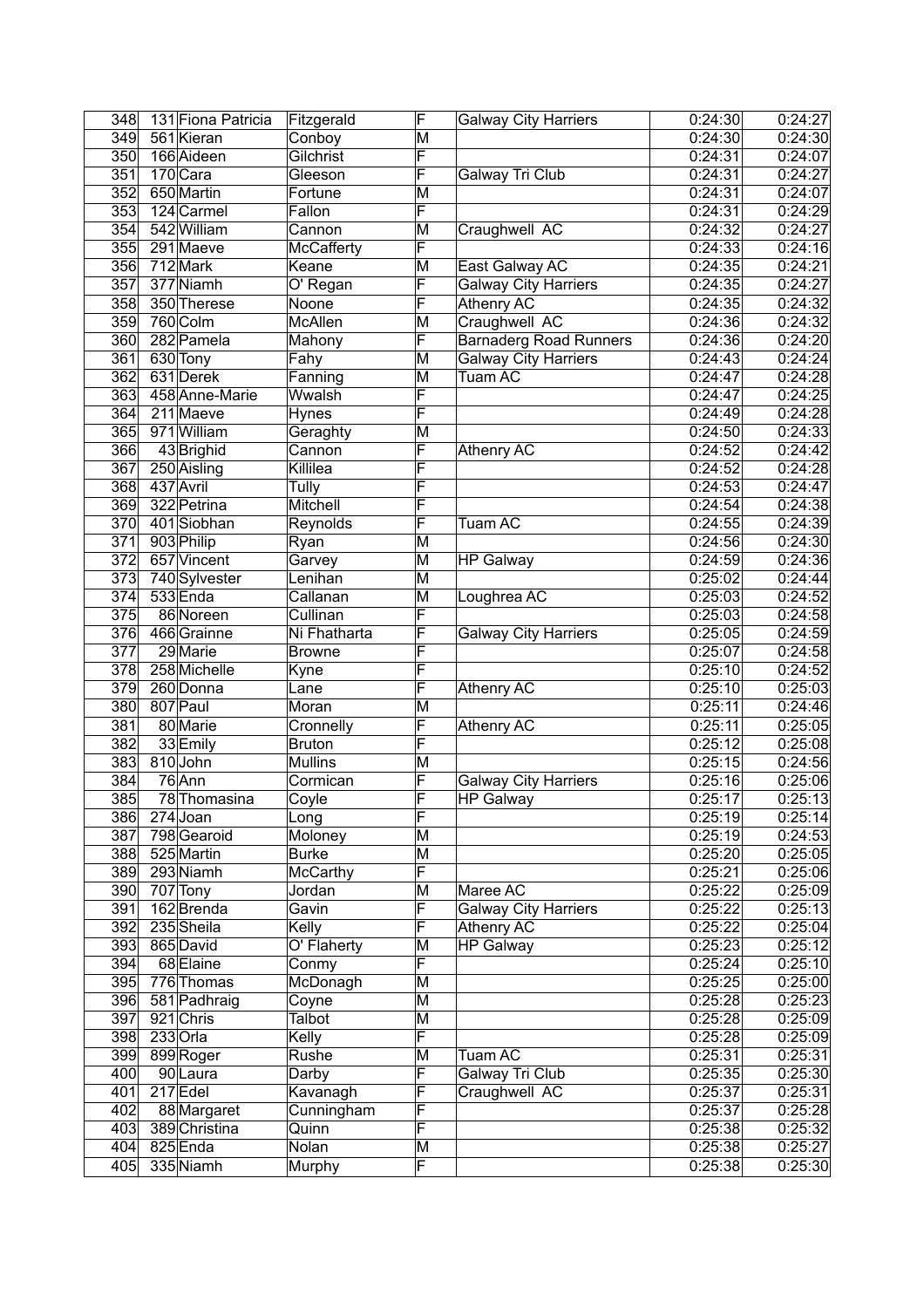| 406 |           | 827 Kevin      | Nolan            | M                       |                                 | 0:25:40 | 0:25:25 |
|-----|-----------|----------------|------------------|-------------------------|---------------------------------|---------|---------|
| 407 |           | 473 Audrey     | Greaney          | F                       | Tuam AC                         | 0:25:40 | 0:25:39 |
| 408 |           | 548 Micheal    | Casey            | $\overline{\mathsf{M}}$ |                                 | 0:25:40 | 0:25:14 |
| 409 |           | 564 Fergal     | Connaire         | M                       | Loughrea AC                     | 0:25:43 | 0:25:19 |
| 410 |           | 938 Ferdy      | Whelan           | $\overline{\mathsf{M}}$ | Loughrea AC                     | 0:25:43 | 0:25:17 |
| 411 |           | 618 Cathal     | Duffy            | $\overline{\mathsf{M}}$ | <b>Athenry AC</b>               | 0:25:45 | 0:25:45 |
| 412 |           | 719 Vincent    | Kelly            | $\overline{\mathsf{M}}$ | <b>Galway City Harriers</b>     | 0:25:46 | 0:25:25 |
| 413 |           | 289 Aisling    | Martyn           | F                       | Maree AC                        | 0:25:48 | 0:25:33 |
| 414 |           | 327 Michelle   | Moran            | F                       |                                 | 0:25:48 | 0:25:41 |
| 415 |           | 952 Brendan    | Lydon            | M                       |                                 | 0:25:49 | 0:25:37 |
| 416 |           | 306 Edel       | McHale           | F                       | Galway Tri Club                 | 0:25:53 | 0:25:29 |
| 417 |           | 93 Olivia      | Deely            | F                       | Loughrea AC                     | 0:25:55 | 0:25:36 |
| 418 |           | 223 Eimear     | Keary            | F                       |                                 | 0:25:58 | 0:25:31 |
| 419 |           | 402 Paula      | Rochford         | F                       |                                 | 0:25:58 | 0:25:37 |
| 420 |           | 158 Elaine     | Gantly           | F                       |                                 | 0:26:00 | 0:25:52 |
| 421 |           | 376 Charlotte  |                  | F                       |                                 | 0:26:00 | 0:25:42 |
|     |           |                | O' Regan         | F                       | Loughrea AC                     |         |         |
| 422 |           | 378 Sabrina    | O' Regan         |                         | Loughrea AC                     | 0:26:00 | 0:25:42 |
| 423 |           | 252 Niamh      | Killilea         | F                       |                                 | 0:26:01 | 0:25:37 |
| 424 |           | 154 Colleen    | Gallagher        | F                       | East Galway AC                  | 0:26:03 | 0:25:53 |
| 425 |           | 197 Marie      | Hennelly         | F                       |                                 | 0:26:05 | 0:25:54 |
| 426 |           | 582 Philip     | Cribbin          | $\overline{\mathsf{M}}$ | <b>Clare River Harriers</b>     | 0:26:05 | 0:25:58 |
| 427 | $516$ lan |                | <b>Broderick</b> | M                       |                                 | 0:26:06 | 0:25:54 |
| 428 |           | 428 Eileen     | Sweeney          | F                       |                                 | 0:26:07 | 0:26:03 |
| 429 |           | 861 James      | O' Dea           | M                       |                                 | 0:26:07 | 0:25:59 |
| 430 |           | 455 Annette    | Wilson           | F                       |                                 | 0:26:08 | 0:25:42 |
| 431 | 351 Ali   |                | Nugent           | F                       |                                 | 0:26:08 | 0:25:54 |
| 432 |           | 607 James      | Diviney          | $\overline{\mathsf{M}}$ | Craughwell AC                   | 0:26:09 | 0:25:49 |
| 433 |           | 814 John       | Murphy           | $\overline{\mathsf{M}}$ |                                 | 0:26:12 | 0:26:00 |
| 434 |           | 454 Marguerite | Wilkinson        | F                       | <b>Athenry AC</b>               | 0:26:14 | 0:26:07 |
| 435 |           | 465 Claire     | Dempsey          | F                       |                                 | 0:26:18 | 0:26:08 |
| 436 |           | 429 Karen      | Sweeney          | F                       |                                 | 0:26:18 | 0:25:55 |
| 437 |           | 793 Michael    | Mitchell         | M                       |                                 | 0:26:18 | 0:26:02 |
| 438 |           | 824 Tom        | Newman           | M                       | <b>HP Galway</b>                | 0:26:20 | 0:25:54 |
| 439 |           | 39 Marion      | <b>Byrnes</b>    | F                       | Maree AC                        | 0:26:21 | 0:26:08 |
| 440 |           | $25$ Liz       | <b>Broderick</b> | F                       | <b>Athenry AC</b>               | 0:26:21 | 0:26:07 |
| 441 |           | 321 Clare      | Mitchell         | F                       | <b>Athenry AC</b>               | 0:26:24 | 0:26:09 |
| 442 |           | 337 Fiona      | Murray           | F                       | Tuam AC                         | 0:26:26 | 0:26:19 |
| 443 |           | 156 Trina      | Galvin           | F                       |                                 | 0:26:27 | 0:26:24 |
| 444 |           | 230 Fiona      | Kelly            | F                       | Craughwell AC                   | 0:26:28 | 0:26:09 |
| 445 |           | 540 Raymond    | Canney           | M                       | Tuam AC                         | 0:26:30 | 0:26:30 |
| 446 |           | 796 Éanna      | Molloy           | M                       |                                 | 0:26:30 | 0:26:23 |
| 447 |           | 312 Angela     | McManaman        | F                       | Athenry AC                      | 0:26:30 | 0:26:18 |
| 448 |           | 815 Ross       | Murphy           | M                       |                                 | 0:26:32 | 0:26:16 |
| 449 |           | $277$ Jacquie  | Lynskey          | F                       | <b>Athenry AC</b>               | 0:26:33 | 0:26:15 |
| 450 |           | 449 Dorcas     | Whitney          | F                       | Maree AC                        | 0:26:33 | 0:26:27 |
| 451 |           | 298 Katherine  | McDonagh         | F                       |                                 | 0:26:35 | 0:26:32 |
| 452 |           | 541 Brendan    | Canning          | M                       |                                 | 0:26:36 | 0:26:15 |
| 453 |           | 879Shaun       | Porter           | M                       |                                 | 0:26:38 | 0:26:10 |
| 454 |           | 37 Pauline     | <b>Burke</b>     | F                       | Craughwell AC                   | 0:26:39 | 0:26:28 |
|     |           |                |                  | F                       |                                 | 0:26:40 |         |
| 455 |           | 202 Anne       | <b>Higgins</b>   |                         |                                 | 0:26:41 | 0:26:38 |
| 456 |           | 892 Anthony    | Redmond          | M                       |                                 |         | 0:26:14 |
| 457 |           | 36 Nuala       | <b>Burke</b>     | F                       |                                 | 0:26:42 | 0:26:28 |
| 458 |           | 297 Emer       | McDermott        | F                       | Castlegar AC                    | 0:26:42 | 0:26:15 |
| 459 |           | 403 Bernie     | Rogers           | F                       | <b>Ballinasloe</b> road runners | 0:26:42 | 0:26:42 |
| 460 |           | 558 James      | Collins          | M                       |                                 | 0:26:44 | 0:26:22 |
| 461 |           | 445 Louise     | Walshe           | F                       |                                 | 0:26:46 | 0:26:20 |
| 462 |           | 180 Helen      | Hallinan         | F                       | Craughwell AC                   | 0:26:51 | 0:26:31 |
| 463 |           | 56 Triona      | Cleary           | F                       | Loughrea AC                     | 0:26:53 | 0:26:45 |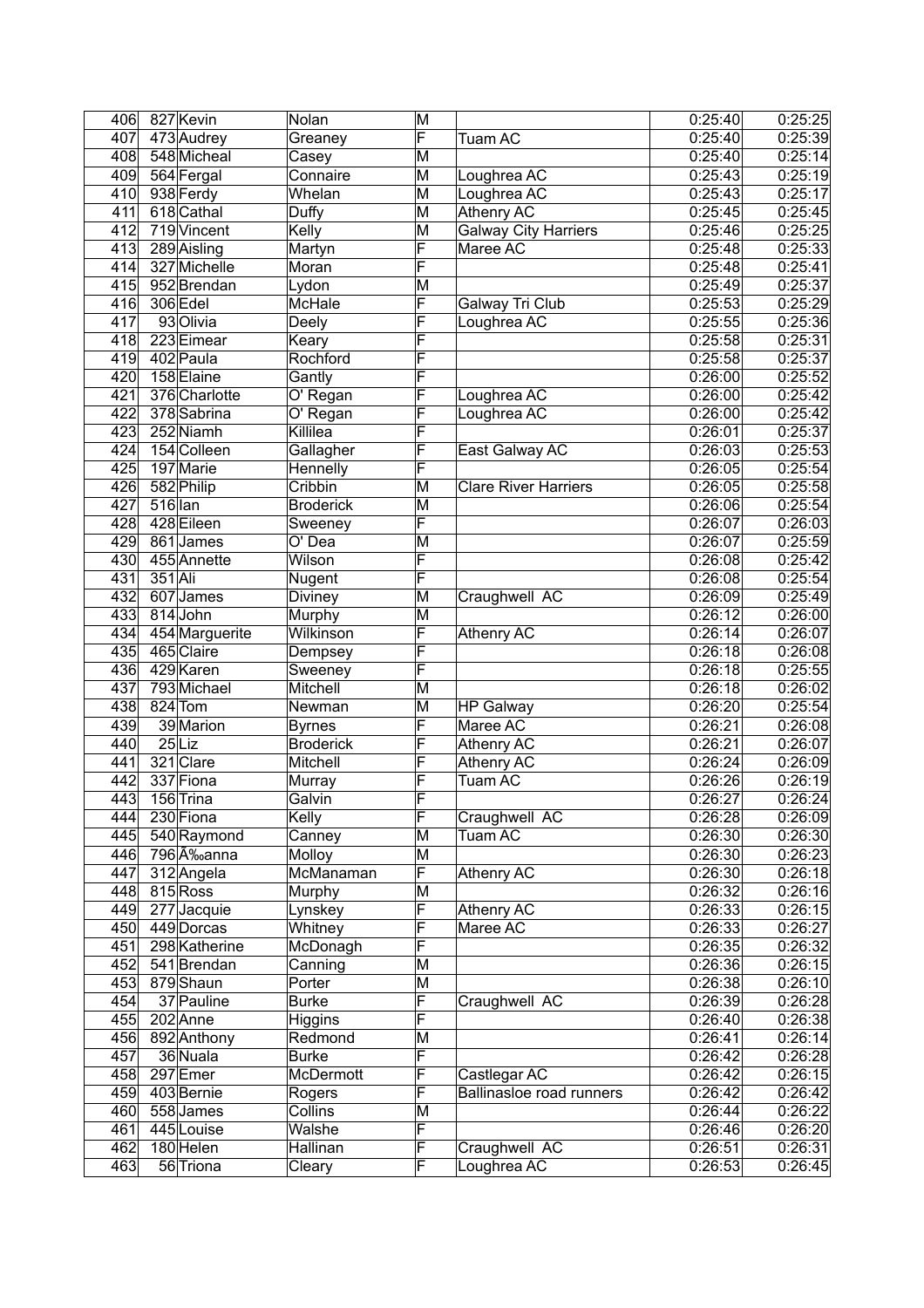| 464              | 148 Dearbhla  | Frain           | F                       |                               | 0:26:54 | 0:26:37 |
|------------------|---------------|-----------------|-------------------------|-------------------------------|---------|---------|
| 465              | 13 Eithne     | Bermingham      | F                       |                               | 0:26:55 | 0:26:38 |
| 466              | 111 Mary      | Duane           | F                       | <b>Athenry AC</b>             | 0:26:56 | 0:26:38 |
| 467              | 103 Karen     | Donoghue        | F                       |                               | 0:27:01 | 0:26:43 |
| 468              | 412 Maureen   | Ryan            | F                       | <b>Athenry AC</b>             | 0:27:04 | 0:26:44 |
| 469              | 715 Shane     | Keane           | M                       | East Galway AC                | 0:27:05 | 0:26:53 |
| 470              | 251 Fidelma   | Killilea        | F                       | Corofin AC                    | 0:27:05 | 0:26:48 |
| 471              | 365 Alma      | O' Connell      | F                       |                               | 0:27:05 | 0:26:45 |
| 472              | 126 Mary      | Farrell         | F                       |                               | 0:27:07 | 0:27:07 |
| 473              | 709 Damien    | Joyce           | $\overline{\mathsf{M}}$ | <b>HP Galway</b>              | 0:27:07 | 0:26:42 |
| 474              | 826 Frank     | Nolan           | $\overline{\mathsf{M}}$ |                               | 0:27:07 | 0:26:42 |
| 475              | 364 Louise    | O' Callaghan    | F                       |                               | 0:27:07 | 0:27:04 |
| 476              | 613Liam       | Doonan          | $\overline{\mathsf{M}}$ |                               | 0:27:08 | 0:26:59 |
| 477              | 713 Martin    | Keane           | M                       | Athenry AC                    | 0:27:09 | 0:27:00 |
| 478              | 407 Alexandra | Rose            | F                       |                               | 0:27:10 | 0:27:01 |
| 479              | 11 Patti-Ann  | <b>Beirne</b>   | F                       | Maree AC                      | 0:27:10 | 0:27:00 |
|                  |               |                 | F                       |                               | 0:27:10 |         |
| 480              | 244 Michelle  | Kerrigan        |                         | Loughrea AC                   |         | 0:27:00 |
| 481              | 145 Martina   | Forde           | F                       |                               | 0:27:11 | 0:26:54 |
| 482              | 355 Catherine | O Donovan       | F                       |                               | 0:27:12 | 0:26:55 |
| 483              | 129 Marie     | Finn            | F                       | <b>Athenry AC</b>             | 0:27:14 | 0:26:56 |
| 484              | 313 Ciara     | McMenamy        | F                       | <b>Barnaderg Road Runners</b> | 0:27:14 | 0:27:14 |
| 485              | 933 Michael   | Ward            | M                       |                               | 0:27:17 | 0:26:56 |
| 486              | 363 Siobhan   | O' Brien        | F                       |                               | 0:27:17 | 0:26:55 |
| 487              | 7Louise       | <b>Barrett</b>  | F                       |                               | 0:27:17 | 0:26:53 |
| 488              | 232 Niamh     | Kelly           | F                       | <b>Athenry AC</b>             | 0:27:17 | 0:27:01 |
| 489              | $411$ Kim     | Ryan            | F                       |                               | 0:27:18 | 0:26:57 |
| 490              | 325 Siobhan   | Moore           | F                       |                               | 0:27:19 | 0:26:58 |
| 491              | $273$ Cora    | Loftus          | F                       | <b>Barnaderg Road Runners</b> | 0:27:20 | 0:27:05 |
| 492              | 419 Claire    | <b>Sheields</b> | F                       |                               | 0:27:21 | 0:27:02 |
| 493              | 586 Noel      | Crowley         | M                       |                               | 0:27:22 | 0:27:04 |
| 494              | 16 Caroline   | <b>Bodkin</b>   | F                       | <b>Tuam AC</b>                | 0:27:22 | 0:27:09 |
| 495              | 599John       | Deely           | M                       |                               | 0:27:25 | 0:27:10 |
| 496              | 34 Caron      | <b>Burke</b>    | F                       | Loughrea AC                   | 0:27:26 | 0:27:07 |
| 497              | 307 Niamh     | McHugh          | F                       |                               | 0:27:26 | 0:26:55 |
| 498              | 281 Mairead   | Madden          | F                       |                               | 0:27:31 | 0:27:02 |
| 499              | 446 Aishling  | Ward            | F                       | Loughrea AC                   | 0:27:33 | 0:27:20 |
| 500              | $21$ Lisa     | <b>Brady</b>    | F                       | Tuam AC                       | 0:27:34 | 0:27:06 |
| $\overline{501}$ | 77 Marie      | Cotter          | F                       |                               | 0:27:35 | 0:27:15 |
| 502              | 279 Caoimhe   | Madden          | $\overline{\mathsf{F}}$ | <b>Athenry AC</b>             | 0:27:37 | 0:27:30 |
| 503              | $405$ Ann     | Ronan           | F                       | Tuam AC                       | 0:27:38 | 0:27:31 |
| 504              | 518 Eoin      | <b>Brown</b>    | M                       |                               | 0:27:39 | 0:27:20 |
| 505              | 592 Ciaran    | Davey           | $\overline{\mathsf{M}}$ |                               | 0:27:40 | 0:27:18 |
| 506              | 275 Katherine | Long            | F                       | East Galway AC                | 0:27:40 | 0:27:30 |
| 507              | 730 Stephen   | Lawless         | $\overline{\mathsf{M}}$ |                               | 0:27:40 | 0:27:18 |
| 508              | 519 Feilim    | <b>Brown</b>    | M                       |                               | 0:27:43 | 0:27:25 |
| 509              | 733 David     | Leahy           | M                       | Loughrea AC                   | 0:27:44 | 0:27:14 |
| 510              | 655 Eamonn    | Gallagher       | M                       |                               | 0:27:45 | 0:27:21 |
| 511              | 236 Sinead    | Kelly           | F                       | Craughwell AC                 | 0:27:51 | 0:27:35 |
| 512              | 735 Eamon     | Leahy           | M                       |                               | 0:27:59 | 0:27:50 |
| 513              | 832 Frank     | Noone           | $\overline{\mathsf{M}}$ | Athenry AC                    | 0:28:00 | 0:27:42 |
| 514              | 692 Donall    | Hoebler         | M                       |                               | 0:28:01 | 0:27:53 |
| 515              | 381 Aisling   | O' Sullivan     | F                       |                               | 0:28:02 | 0:27:43 |
| 516              | $31$ Una      | <b>Browne</b>   | F                       | Tuam AC                       | 0:28:02 | 0:27:57 |
| $\overline{517}$ | 97 Noreen     | Doherty         | F                       |                               | 0:28:03 | 0:27:33 |
| 518              | 380 Sally     | O' Sullivan     | F                       |                               | 0:28:07 | 0:27:40 |
| 519              | 448 Elaine    | Ward            | F                       | Craughwell AC                 | 0:28:07 | 0:27:40 |
| 520              | 130 Kathryn   | Finnegan        | F                       |                               | 0:28:08 | 0:28:02 |
| 521              | 915 Brian     | Somers          | M                       |                               | 0:28:08 | 0:27:40 |
|                  |               |                 |                         |                               |         |         |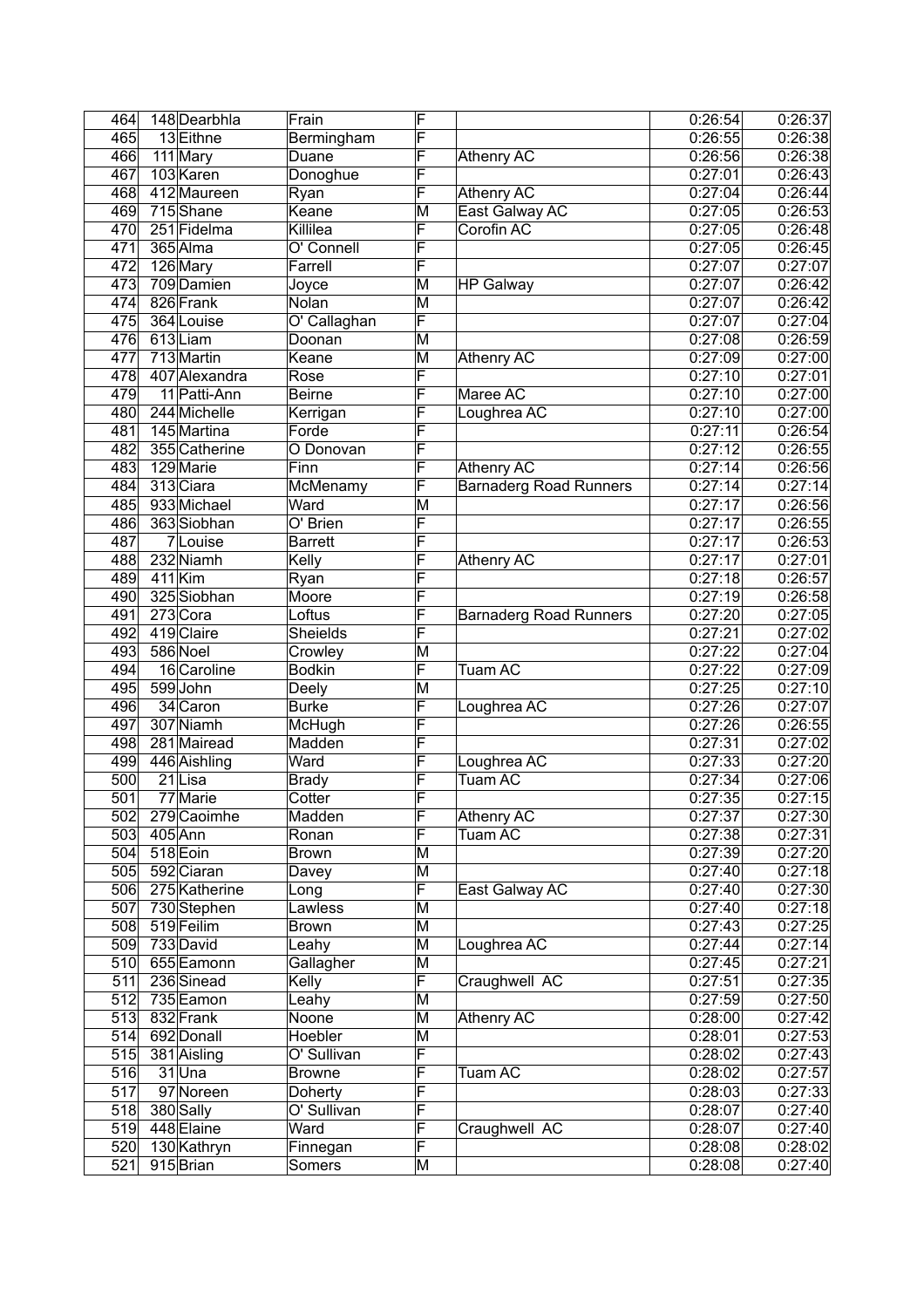| 522              | 328 Viv |                          | Morgan            | F                       |                               | 0:28:12 | 0:27:59            |
|------------------|---------|--------------------------|-------------------|-------------------------|-------------------------------|---------|--------------------|
| 523              |         | 9 Pauline                | <b>Barrett</b>    | F                       |                               | 0:28:14 | 0:28:01            |
| 524              |         | 149 Yvonne               | Francis           | F                       |                               | 0:28:16 | 0:28:05            |
| 525              |         | 63 Niamh                 | Colleran          | F                       | <b>Barnaderg Road Runners</b> | 0:28:16 | 0:28:01            |
| 526              |         | 101 Melanie              | Donnellan         | F                       |                               | 0:28:17 | 0:28:00            |
| 527              |         | 423 Ursula               | Stephens          | F                       |                               | 0:28:18 | 0:28:01            |
| 528              |         | 140 Hazel                | Fleming           | F                       | East Galway AC                | 0:28:20 | 0:28:03            |
| 529              |         | 163Leona                 | Gibbons           | F                       | Tuam AC                       | 0:28:21 | 0:28:16            |
| 530              |         | 61 Caroline              | Coll              | F                       |                               | 0:28:24 | 0:27:59            |
| 531              |         | 471 Tara                 | Lynch             | F                       | Corofin AC                    | 0:28:24 | 0:28:00            |
| 532              |         | 212 Paula                | <b>Hynes</b>      | F                       |                               | 0:28:26 | 0:28:10            |
| 533              |         | 422 Joanne               | Stephens          | F                       |                               | 0:28:28 | 0:28:10            |
| 534              |         | 255 Moyra                | King              | F                       |                               | 0:28:28 | 0:28:17            |
| 535              |         | 556 Alan                 | Colleran          | M                       |                               | 0:28:29 | 0:28:07            |
| 536              |         | 895 Bradley              | <b>Rowles</b>     | $\overline{\mathsf{M}}$ |                               | 0:28:30 | 0:28:11            |
| 537              |         |                          | O' Malley         | M                       |                               | 0:28:31 | 0:28:20            |
| 538              |         | 874 Fergal               |                   |                         | Tuam AC                       |         |                    |
|                  |         | $511$ Tom                | <b>Bradley</b>    | $\overline{\mathsf{M}}$ |                               | 0:28:34 | 0:28:16            |
| 539              |         | 172 Sandra               | Glynn             | F                       |                               | 0:28:35 | 0:28:25            |
| 540              |         | 152Lucy                  | Friel             | F                       |                               | 0:28:35 | 0:28:10            |
| 541              |         | 749 Ciaran               | Lynch             | $\overline{\mathsf{M}}$ |                               | 0:28:36 | 0:28:11            |
| 542              |         | 133 Siobhan              | Flaherty          | F                       | East Galway AC                | 0:28:37 | 0:28:19            |
| 543              |         | 8 Mairead                | <b>Barrett</b>    | F                       | Craughwell AC                 | 0:28:37 | 0:28:31            |
| 544              |         | 177 Carol                | Grimes            | F                       |                               | 0:28:39 | 0:28:28            |
| 545              |         | 367 Evelyn               | O' Connor         | F                       | <b>HP</b> Galway              | 0:28:42 | 0:28:16            |
| 546              |         | 608 Sean                 | Diviney           | M                       | <b>HP Galway</b>              | 0:28:44 | 0:28:16            |
| $\overline{547}$ |         | 912John                  | Smalle            | $\overline{\mathsf{M}}$ | <b>HP Galway</b>              | 0:28:44 | 0:28:17            |
| 548              |         | 643 Craig                | Flannelly         | $\overline{\mathsf{M}}$ | <b>HP Galway</b>              | 0:28:44 | 0:28:17            |
| 549              |         | 40Lorna                  | Cahill            | F                       |                               | 0:28:46 | 0:28:35            |
| 550              |         | 435 Elaine               | <b>Tobin</b>      | F                       | <b>Tuam AC</b>                | 0:28:49 | 0:28:42            |
| $\overline{551}$ |         | 574 Chris                | Cormican          | M                       |                               | 0:28:54 | 0:28:54            |
| 552              |         | 192 Teresa               | Healy             | F                       |                               | 0:28:54 | 0:28:45            |
| 553              |         | 309 Grace                | <b>McKinney</b>   | F                       |                               | 0:28:55 | 0:28:31            |
| 554              |         | 395 Sinead               | Rattigan          | F                       |                               | 0:28:56 | 0:28:49            |
| 555              |         | 151 Caroline             | Freeney           | F                       | <b>Athenry AC</b>             | 0:28:59 | 0:28:51            |
| 556              |         | 196 Natasha              | Heneghan          | F                       |                               | 0:29:00 | 0:28:39            |
| $\overline{557}$ |         | 394 Mairead              | Rattigan          | F                       | Tuam AC                       | 0:29:05 | 0:29:00            |
| 558              |         | 849 Kieran               | O Leary           | M                       |                               | 0:29:06 | 0:28:58            |
| 559              |         | 529 Conal                | <b>Burke</b>      | $\overline{\mathsf{M}}$ | Tuam AC                       | 0:29:07 | 0:28:50            |
| 560              |         | 83 Caroline              | Crowe             | F                       |                               | 0:29:08 | 0:28:38            |
| 561              |         | 438 Fidelma              | Ui Chonghaile     | F                       |                               | 0:29:11 | 0:28:56            |
| 562              |         | 421 Breda                | Stephens          | F                       | Craughwell AC                 | 0:29:12 | 0:29:04            |
| 563              |         | 242 Maeve                | Kernan            | F                       |                               | 0:29:13 | 0:29:04            |
| 564              |         | 207 Marina               | Hussey            | F                       | Tuam AC                       | 0:29:16 | 0:28:54            |
| 565              |         | 234 Sarah                | Kelly             | F                       |                               | 0:29:18 | 0:28:52            |
| 566              |         | 59Betty                  | Coleman           | F                       | Craughwell AC                 | 0:29:19 | 0:29:19            |
| 567              |         | 303 Aine                 | <b>McGuinness</b> | F                       | Craughwell AC                 | 0:29:19 | 0:29:03            |
| 568              |         | 143 Catherina            | Forde             | F                       | Tuam AC                       | 0:29:19 | 0:29:03            |
|                  |         |                          | Mulcair           | F                       |                               | 0:29:22 |                    |
| 569<br>570       |         | 329 Fiona<br>257 Maureen | Kinsella          | F                       |                               | 0:29:23 | 0:29:18<br>0:28:57 |
| 571              |         |                          |                   | M                       | Craughwell AC                 | 0:29:24 | 0:29:03            |
|                  |         | 857 Tony                 | O' Callaghan      |                         |                               |         |                    |
| 572              |         | 135 Sinead               | Flanagan          | F                       | Loughrea AC                   | 0:29:26 | 0:29:16            |
| 573              |         | 64 Gillian               | Collins           | F                       | Galway City Harriers          | 0:29:26 | 0:29:16            |
| 574              |         | 339Laura                 | Nee               | F                       | Loughrea AC                   | 0:29:27 | 0:29:18            |
| 575              |         | 85 Josephine             | Cullen            | F                       | Craughwell AC                 | 0:29:28 | 0:29:15            |
| 576              |         | 115 Jennifer             | Duggan            | F                       |                               | 0:29:29 | 0:29:06            |
| 577              |         | 159Linda                 | Garvey            | F                       |                               | 0:29:30 | 0:29:01            |
| 578              |         | 99 Trish                 | Dolan             | F                       | Craughwell AC                 | 0:29:33 | 0:29:18            |
| 579              |         | 98Linda                  | Dolan             | F                       |                               | 0:29:33 | 0:29:18            |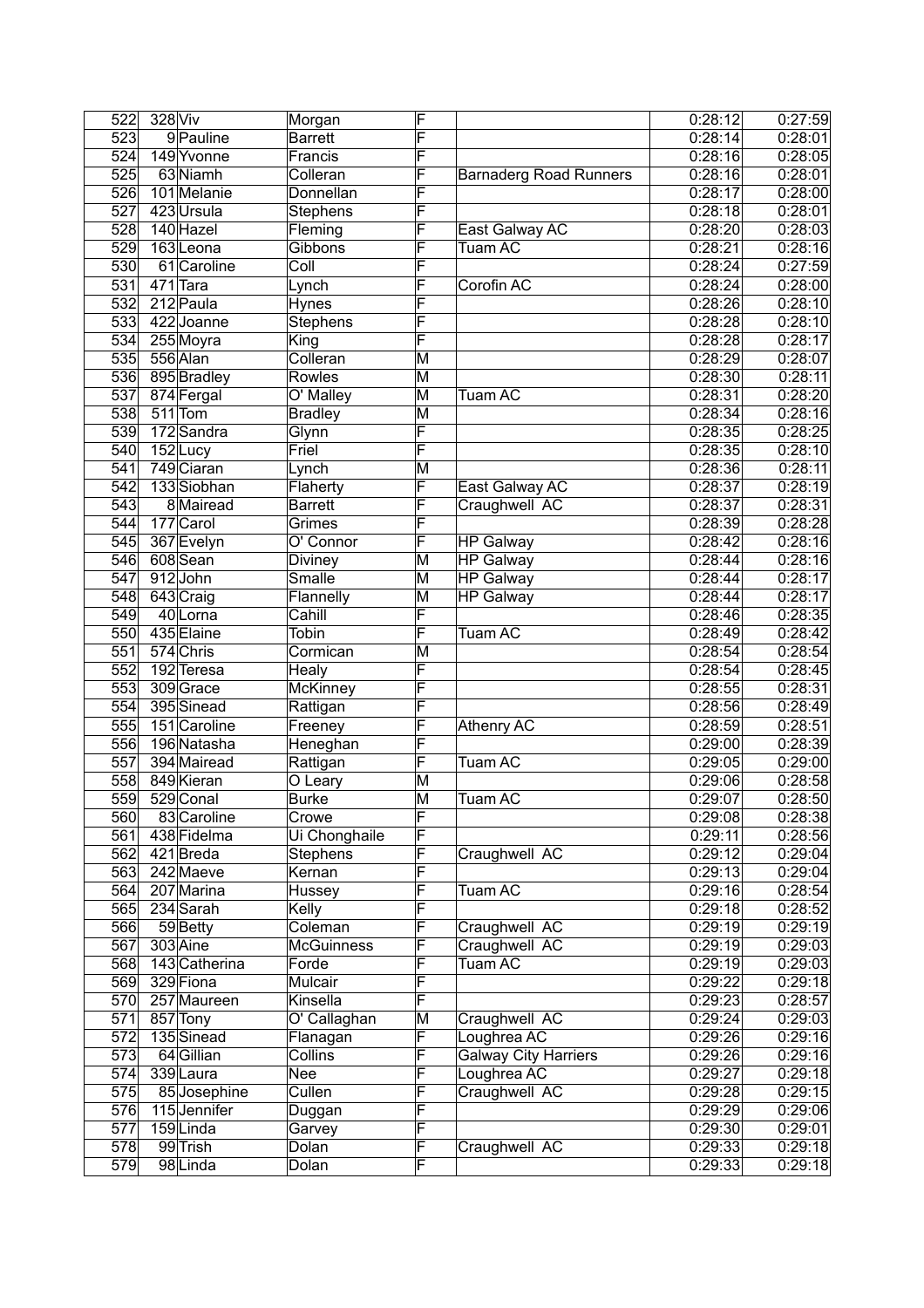| 580 |           | 450 Barbara    | Whyte                    | F                       | Loughrea AC                 | 0:29:33 | 0:29:23 |
|-----|-----------|----------------|--------------------------|-------------------------|-----------------------------|---------|---------|
| 581 |           | 189 Anita      | Haverty                  | F                       | Loughrea AC                 | 0:29:33 | 0:29:33 |
| 582 |           | 459 Niamh      | Wynne                    | F                       |                             | 0:29:34 | 0:29:24 |
| 583 |           | 434 Deirdre    | Tobin                    | F                       | Maree AC                    | 0:29:34 | 0:29:20 |
| 584 |           | 625Steve       | Everard                  | $\overline{\mathsf{M}}$ |                             | 0:29:34 | 0:29:07 |
| 585 |           | 122 Tara       | Elwood                   | F                       |                             | 0:29:36 | 0:29:04 |
| 586 |           | 841 Micheal    | O Domhnaill              | $\overline{\mathsf{M}}$ |                             | 0:29:39 | 0:29:26 |
| 587 |           | 812Liam        | <b>Mullins</b>           | M                       |                             | 0:29:40 | 0:29:20 |
| 588 |           | 406 Greta      | Rooney                   | F                       | Craughwell AC               | 0:29:41 | 0:29:41 |
| 589 |           | 57 Sarah       | Coen                     | F                       |                             | 0:29:43 | 0:29:13 |
| 590 |           | 226 Sharon     | Keaveney                 | F                       |                             | 0:29:46 | 0:29:25 |
| 591 |           | 420 Marian     | Spellman                 | F                       |                             | 0:29:46 | 0:29:41 |
| 592 |           | 383 Christie   | O' Toole                 | F                       |                             | 0:29:47 | 0:29:41 |
| 593 |           | 332 Fiona      | Murphy                   | F                       |                             | 0:29:49 | 0:29:19 |
| 594 |           | 69 Mary        | Connaughton              | F                       | <b>Athenry AC</b>           | 0:29:51 | 0:29:22 |
|     |           |                |                          | F                       |                             |         | 0:29:28 |
| 595 |           | $231$ Jenny    | Kelly                    | F                       |                             | 0:29:51 |         |
| 596 |           | 373 Paula      | O' Grady                 |                         |                             | 0:29:52 | 0:29:43 |
| 597 |           | $119$ Ann      | Earls                    | F                       |                             | 0:29:54 | 0:29:44 |
| 598 |           | 885 Cormac     | Quillinan                | M                       |                             | 0:29:56 | 0:29:43 |
| 599 |           | 91 Niamh       | De Paor                  | F                       |                             | 0:30:01 | 0:29:55 |
| 600 |           | 374 Annie      | O' Hara                  | F                       |                             | 0:30:02 | 0:29:34 |
| 601 |           | 75 Emma        | Corcoran                 | F                       |                             | 0:30:05 | 0:29:57 |
| 602 |           | 175 Michelle   | Greally                  | F                       | <b>Galway City Harriers</b> | 0:30:06 | 0:29:51 |
| 603 |           | 305 Deana      | <b>McGuire</b>           | F                       |                             | 0:30:07 | 0:29:57 |
| 604 |           | 342 Emer       | Ni Dhomhnaill            | F                       |                             | 0:30:08 | 0:29:55 |
| 605 |           | 375 Elaine     | O' Neill                 | F                       |                             | 0:30:09 | 0:29:58 |
| 606 |           | 319 Carmel     | Mitchell                 | F                       | Craughwell AC               | 0:30:10 | 0:29:49 |
| 607 |           | 216 Maeve      | Joyce                    | F                       |                             | 0:30:12 | 0:30:01 |
| 608 |           | 186 Sarah      | Hansberry                | F                       |                             | 0:30:17 | 0:29:47 |
| 609 |           | 283 Ramona     | <b>Mallen</b>            | F                       |                             | 0:30:19 | 0:30:14 |
| 610 |           | 201 Natasha    | <b>Hession</b>           | F                       |                             | 0:30:20 | 0:29:50 |
| 611 |           | 398 Irene      | Regan                    | F                       |                             | 0:30:21 | 0:29:52 |
| 612 |           | 346 Niamh      | Nolan                    | F                       | Craughwell AC               | 0:30:29 | 0:30:13 |
| 613 |           | 188 Aisling    | Harte                    | F                       |                             | 0:30:32 | 0:30:25 |
| 614 |           | 372 Olivia     | O' Grady                 | F                       |                             | 0:30:33 | 0:30:24 |
| 615 |           | 739 Gordon     | Lenihan                  | M                       |                             | 0:30:34 | 0:30:19 |
| 616 |           | 46 Jennifer    | Carney                   | F                       | Tuam AC                     | 0:30:34 | 0:30:21 |
| 617 |           | 302 Mary       | McGroddy                 | F                       |                             | 0:30:38 | 0:30:15 |
| 618 |           | 55 Nicola      | Cleary                   | F                       |                             | 0:30:38 | 0:30:20 |
| 619 |           | $1$ Audrey     | Acton                    | F                       | Tuam AC                     | 0:30:40 | 0:30:34 |
| 620 |           | 228 Carmel     | Kelly                    | F                       |                             | 0:30:41 | 0:30:25 |
| 621 |           | 361 Mary       | O Reilly                 | F                       | Craughwell AC               | 0:30:41 | 0:30:23 |
| 622 |           | 106 Elaine     | Doran                    | F                       | <b>Galway City Harriers</b> | 0:30:42 | 0:30:23 |
| 623 |           | 157 Anne-Marie | Gannon                   | F                       |                             | 0:30:43 | 0:30:23 |
| 624 |           | 441 Aimee      | <b>Walls</b>             | F                       |                             | 0:30:43 | 0:30:17 |
| 625 |           | 382 Elaine     | $\overline{O'}$ Sullivan | F                       |                             | 0:30:48 | 0:30:30 |
| 626 |           | $2$ Janan      | Alani                    | F                       |                             | 0:30:48 | 0:30:20 |
| 627 |           | 408Joan        | Ruane                    | F                       |                             | 0:30:53 | 0:30:31 |
| 628 |           | 290 Maria      | <b>McArdle</b>           | F                       | Craughwell AC               | 0:30:53 | 0:30:35 |
| 629 |           | 24 Aisling     | <b>Broderick</b>         | F                       |                             | 0:31:01 | 0:30:40 |
| 630 |           | 268 Lorraine   | Lee                      | F                       | Tuam AC                     | 0:31:04 | 0:30:43 |
| 631 |           | 413 Sheila     | Sammon                   | F                       |                             | 0:31:09 | 0:31:04 |
| 632 |           |                |                          | F                       |                             | 0:31:11 | 0:30:51 |
|     |           | 181 Majella    | Hanley                   |                         |                             |         |         |
| 633 |           | 447 Ashla      | Ward                     | F<br>F                  |                             | 0:31:12 | 0:30:49 |
| 634 | $214$ Liz |                | Jennings                 | F                       | <b>HP Galway</b>            | 0:31:17 | 0:30:58 |
| 635 |           | 249 Jayne      | Killian                  | F                       |                             | 0:31:17 | 0:30:50 |
| 636 |           | 215 Fiona      | Jordan                   |                         | Craughwell AC               | 0:31:19 | 0:31:00 |
| 637 |           | 726 Adam       | King                     | $\overline{\mathsf{M}}$ |                             | 0:31:21 | 0:30:59 |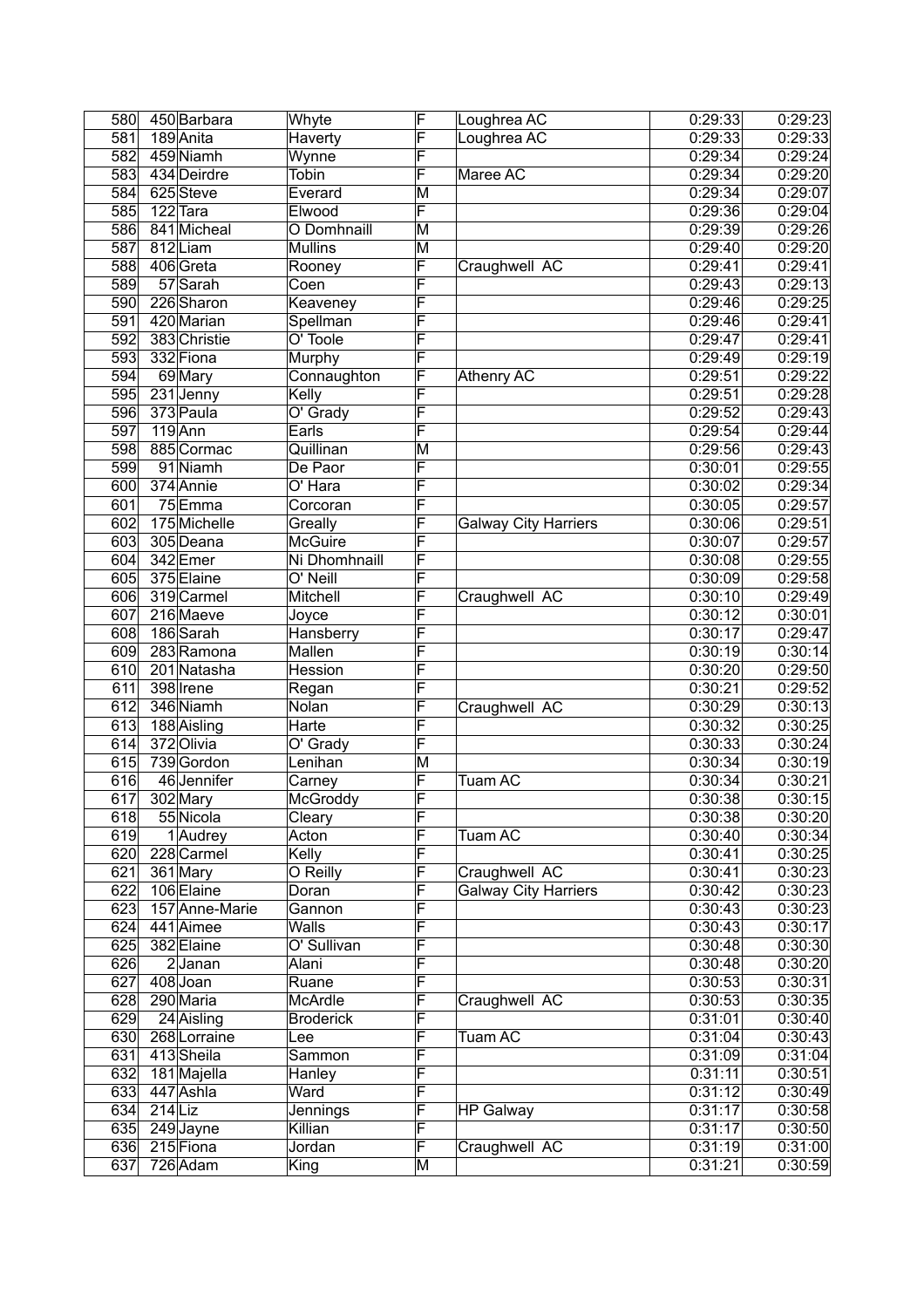| 638 |           | $254$ Dee    | King                 | F                       |                             | 0:31:23 | 0:30:55            |
|-----|-----------|--------------|----------------------|-------------------------|-----------------------------|---------|--------------------|
| 639 |           | 742 Shane    | Lennon               | $\overline{\mathsf{M}}$ |                             | 0:31:25 | 0:30:54            |
| 640 |           | 433 Roseanne | <b>Timlin</b>        | F                       |                             | 0:31:30 | 0:31:30            |
| 641 |           | 20 Ann       | <b>Brady</b>         | F                       | Tuam AC                     | 0:31:32 | 0:31:19            |
| 642 |           | 94 Ward      | Deirde               | F                       | <b>Galway City Harriers</b> | 0:31:41 | 0:31:10            |
| 643 |           | 26 Ruth      | <b>Broderick</b>     | F                       |                             | 0:31:42 | 0:31:20            |
| 644 |           | 505 Vinny    | <b>Beirne</b>        | M                       |                             | 0:31:43 | 0:31:17            |
| 645 |           | 179 Cora     | Hallinan             | F                       |                             | 0:31:46 | 0:31:36            |
| 646 |           | 95 Yvonne    | Dempsey              | F                       |                             | 0:31:46 | 0:31:26            |
| 647 |           | 452 Johanna  | Whyte                | F                       |                             | 0:31:46 | 0:31:23            |
| 648 |           | 388 Cait     | Quinn                | F                       | Loughrea AC                 | 0:31:48 | 0:31:37            |
| 649 |           | 47 Anita     | Carr                 | F                       |                             | 0:31:52 | 0:31:25            |
| 650 |           | 416 Dymphna  | Sharkey              | F                       | Tuam AC                     | 0:31:55 | 0:31:39            |
| 651 |           | $220$ Orla   | Keane                | F                       | Tuam AC                     | 0:31:55 | 0:31:41            |
| 652 |           | 176 Marie    | Grealy               | F                       | Maree AC                    | 0:32:04 | 0:31:50            |
| 653 |           | 183 Dearbhla | Hanniffy             | F                       | Maree AC                    | 0:32:04 | 0:31:50            |
| 654 |           | 349 Sarah    | Noone                | F                       |                             | 0:32:12 | 0:31:48            |
| 655 |           | 444 Maureen  | Walsh                | F                       | <b>Galway City Harriers</b> | 0:32:20 | 0:31:56            |
| 656 |           | 120 Lorraine | Egan                 | F                       | Maree AC                    | 0:32:30 | 0:32:04            |
| 657 |           | 45 Aoife     | Carney               | F                       |                             | 0:32:33 | 0:32:03            |
| 658 | $659$ Tim |              | Geraghty             | M                       | <b>Galway City Harriers</b> | 0:32:38 | 0:32:29            |
| 659 |           | 296 Lisa     | McCormack            | F                       | Craughwell AC               | 0:32:44 | 0:32:15            |
| 660 |           | 427 Aisling  | Sweeney              | F                       | <b>Galway City Harriers</b> | 0:32:48 | 0:32:26            |
| 661 |           | 261 Fiona    | Lardner              | F                       | Tuam AC                     | 0:32:49 | 0:32:40            |
| 662 |           | 472 Caroline | Ronan                | F                       | Tuam AC                     | 0:32:49 | 0:32:41            |
| 663 |           | 191Sinead    | Healy                | F                       |                             | 0:32:52 | 0:32:33            |
| 664 |           | 272 Sinead   | Leonard              | F                       |                             | 0:32:57 | 0:32:57            |
| 665 |           | 270 Caroline | Leonard              | F                       |                             | 0:32:57 | 0:32:26            |
| 666 |           | 356 Eithne   | $\overline{O}$ Grady | F                       | <b>HP Galway</b>            | 0:33:00 | 0:32:31            |
| 667 |           | 384 Catriona | Patterson            | F                       |                             | 0:33:10 | 0:32:54            |
| 668 |           | 92 Aisling   | Deely                | F                       | Loughrea AC                 | 0:33:11 | 0:33:00            |
| 669 |           | $357$ Ann    | O Leary              | F                       |                             | 0:33:11 | 0:33:02            |
| 670 |           | 678 Trevor   | Harding              | M                       | Craughwell AC               | 0:33:15 | 0:32:55            |
| 671 |           | 227 Breda    | Kelleher             | F                       | <b>Galway City Harriers</b> | 0:33:19 | 0:33:06            |
| 672 |           | 369 Majella  | $\overline{O}$ Dea   | F                       |                             | 0:33:25 | 0:33:09            |
| 673 |           | 352 Maura    | O Brien              | F                       |                             | 0:33:40 | 0:33:10            |
| 674 |           | 118 Louise   | Durcan               | F                       |                             | 0:33:43 | 0:33:24            |
| 675 |           | 284 Sarah    | Maloney              | F                       |                             | 0:33:51 | 0:33:44            |
| 676 |           | 333 Helen    | Murphy               | F                       |                             | 0:33:52 | 0:33:35            |
| 677 |           | $51$ Orla    | Caulfield            | $\overline{\mathsf{F}}$ |                             | 0:33:53 | 0:33:46            |
| 678 |           | 50 Emer      | Caulfield            | F                       |                             | 0:33:53 | 0:33:53            |
| 679 |           | 410 Jackie   | Ryan                 | F                       | <b>Galway City Harriers</b> | 0:33:57 | 0:33:35            |
| 680 |           | 370 Siobhan  | O' Dea               | F                       | Tuam AC                     | 0:34:00 | 0:33:46            |
| 681 |           | 100 Yvonne   | Dolan                | F                       |                             | 0:34:05 | 0:33:44            |
| 682 |           | 168 Elaine   | Glavin               | F                       | <b>Athenry AC</b>           | 0:34:10 | 0:33:49            |
| 683 |           | 622Shane     | Durcan               | M                       |                             | 0:34:22 | 0:33:53            |
| 684 |           | 417 Michelle | Shaughnessy          | F                       |                             | 0:34:25 | 0:33:54            |
| 685 |           | 87Jane       | Cullinane            | F                       | Loughrea AC                 | 0:34:43 | 0:34:31            |
| 686 |           | 71 Marie     | Connelly             | F                       |                             | 0:34:50 | 0:34:35            |
| 687 |           | 243 Karen    | Kerrigan             | F                       |                             | 0:34:50 | 0:34:35            |
| 688 |           | 462 Denise   | Calahan              | F                       |                             | 0:34:55 | 0:34:42            |
| 689 |           | 779 Brian    | McGee                | $\overline{\mathsf{M}}$ |                             | 0:35:16 | 0:35:01            |
| 690 |           | 299 Marie    | McGee                | F                       |                             | 0:35:16 | 0:35:01            |
| 691 |           | 591 Andrew   |                      | M                       |                             | 0:35:19 | 0:34:56            |
| 692 |           | 280 Claire   | Davey<br>Madden      | F                       | Maree AC                    | 0:35:32 | 0:35:20            |
| 693 |           | 246 Simone   | Kiernan              | F                       |                             | 0:35:36 |                    |
| 694 |           | 218 Melissa  |                      | F                       | <b>HP Galway</b>            | 0:35:43 | 0:35:09<br>0:35:14 |
|     |           |              | Keady                |                         |                             |         |                    |
| 695 |           | 908 John     | Scroope              | M                       |                             | 0:35:44 | 0:35:17            |